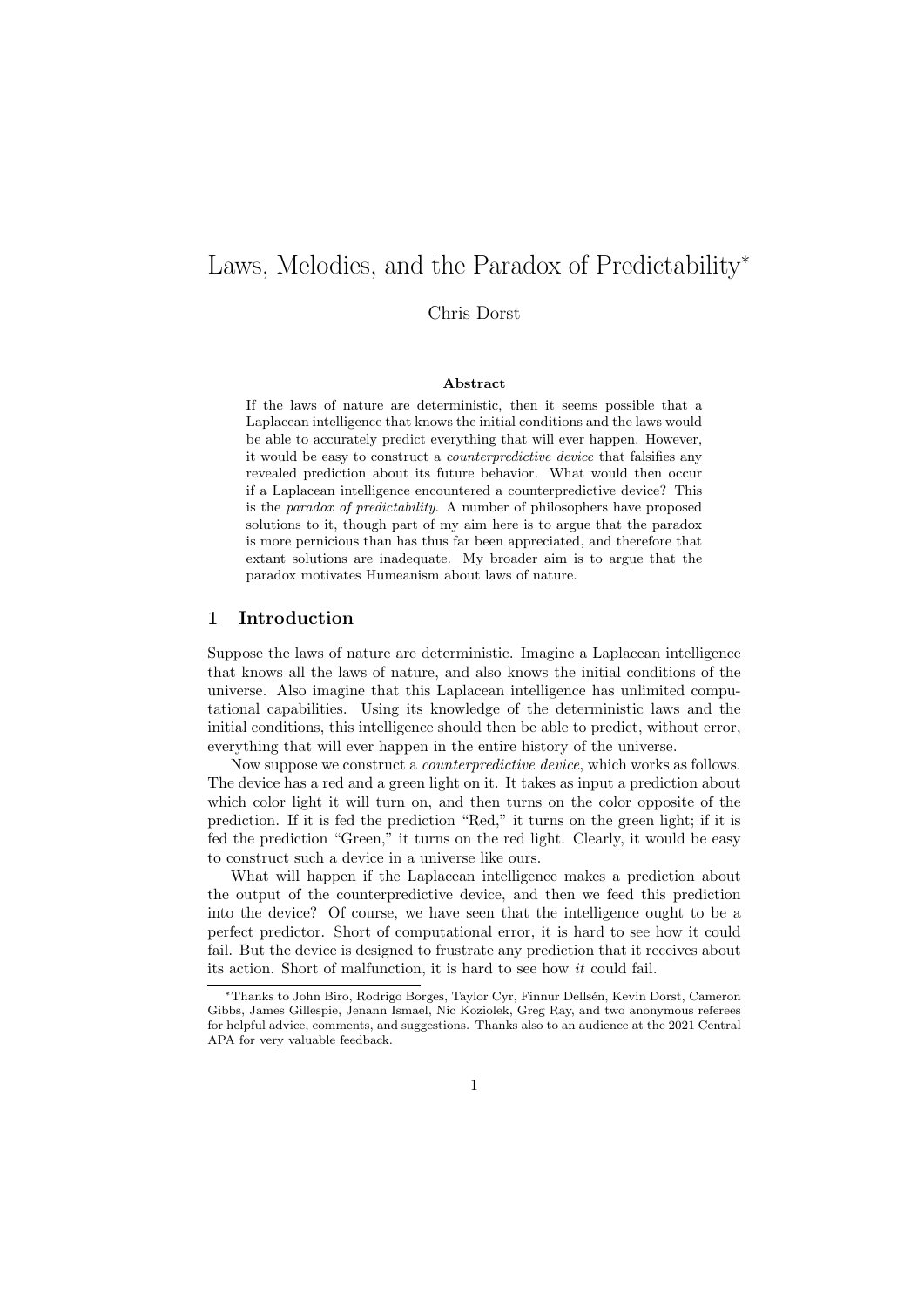This is the *paradox of predictability*. It received a good deal of philosophical attention in the 1960s and 1970s, before largely falling out of vogue. Lately it has seen a moderate resurgence in interest, first in Rummens and Cuypers  $(2010)$  and more recently in two insightful pieces by Ismael  $(2016, 2019).$ <sup>1</sup> A variety of different solutions have been proposed, but here I will primarily focus on the two that Ismael has suggested. In How Physics Makes Us Free (2016), Ismael uses the paradox to motivate Humeanism about laws of nature—the view that laws of nature are patterns in the totality of the particular matters of fact. By contrast, Ismael (2019) proposes an entirely different solution based on the unknowability of certain facts about initial conditions, which I will call the "Nomic Preclusion" solution. My aim here is to defend Ismael's earlier solution. I think that the paradox can be turned into a compelling argument for Humeanism.

This paper proceeds as follows. In §2 I clarify a few points about the paradox and then classify the general kinds of solutions that have been proposed. In §3, I explicate the Humean solution to the paradox, and in §4, I explain the Nomic Preclusion solution. In §5, I suggest a problem for the Nomic Preclusion solution, and in §6 I argue that this problem also affects any solution other than adopting Humeanism about laws. In §7 I explore a potential objection on behalf of the anti-Humean, and I argue that it is unsuccessful. In §8 I consider just how thoroughly Humean the paradox requires us to be: as it turns out, the paradox leaves room for some anti-Humean necessary connections in nature. I conclude in §9.

### 2 The Paradox and the Types of Solutions

Three clarifications are in order about the paradox. First, it is not really a paradox. Or rather, it is only a paradox if Laplacean intelligences and counterpredictive devices are compossible.<sup>2</sup> Really, then, it is a demand for explanation: an explanation of the fact that Laplacean intelligences and counterpredictive devices cannot coexist.

But you might think that this demand is misplaced. We already know that there is no possible world where a genuine Laplacean intelligence meets a nonmalfunctioning counterpredictive device in the prescribed way. Such a situation is logically impossible. Why should we demand an explanation of a logical impossibility?<sup>3</sup>

 $1\text{My}$  presentation of the paradox here follows Ismael (2019). Representative papers from the earlier discussions are Mackay (1960), Scriven (1965), Boyd (1972), and Landsberg and Evans (1970).

 $2$ When I talk of Laplacean intelligences and counterpredictive devices not being compossible, I mean to imply that (i) the intelligence makes a prediction about the output of the device, (ii) the device is provided that prediction as input, and (iii) the device does not malfunction. It is the specific situation where all of (i)-(iii) obtain that is impossible. If any of these conditions does not obtain, then Laplacean intelligences and counterpredictive devices may perfectly well coexist.

<sup>&</sup>lt;sup>3</sup>Garrett and Joaquin (2021) present a compelling case for the idea that we need no explanation of this logical impossibility. To see the point more clearly, we might compare our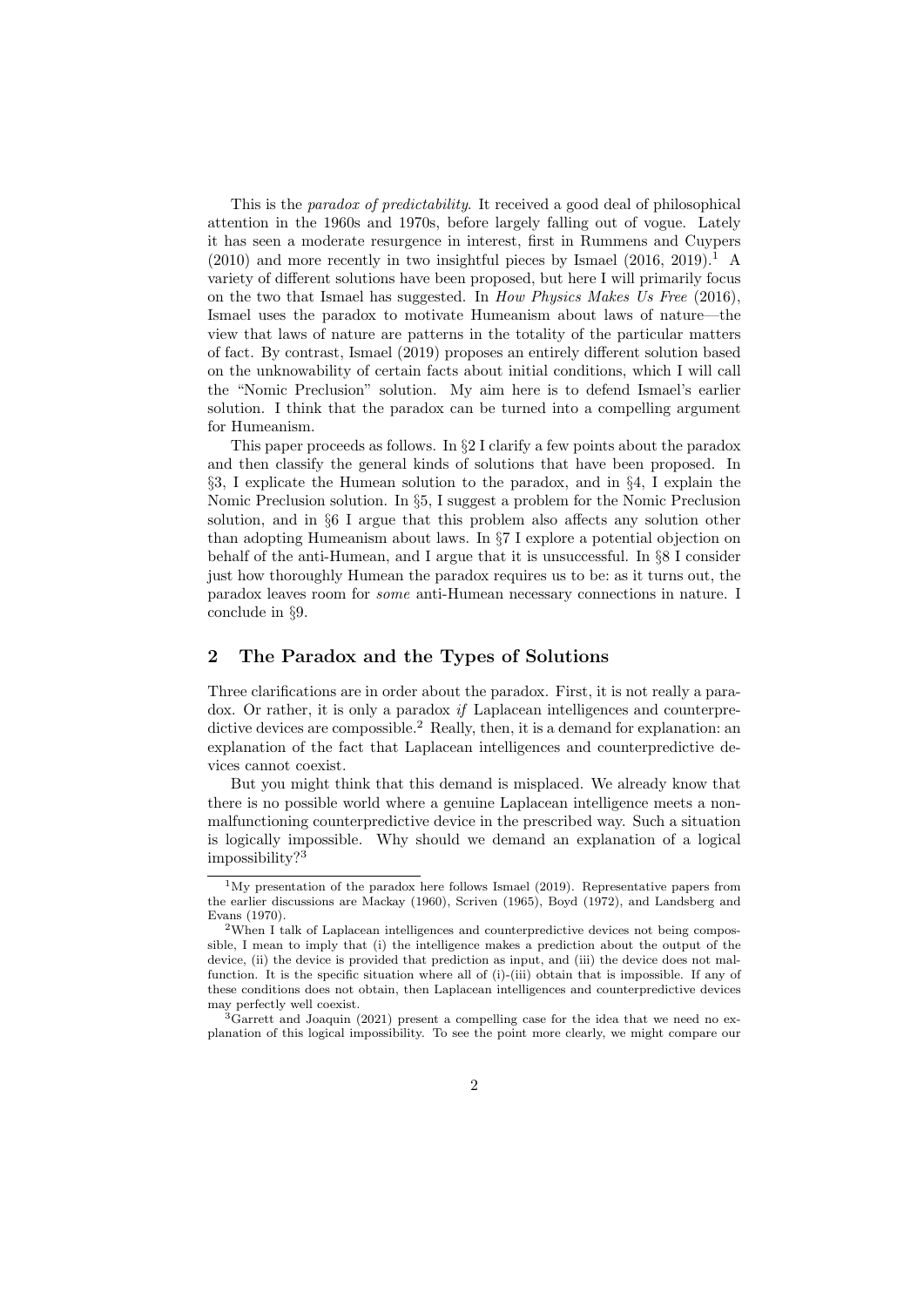I think it is right that we shouldn't demand an explanation. It may be that there is nothing more to say here beyond noting that the imagined situation is logically impossible. Nevertheless, we should still prefer to have an explanation if there is one to be found. In a structurally parallel situation, mathematicians often distinguish between explanatory and non-explanatory proofs. One may have a proof of theorem  $T$  that demonstrates  $T$ 's truth without *explaining* why T is true. In such cases, it is common practice to continue to search for an explanatory proof that elucidates why  $T$  is true. Sometimes no such explanatory proof exists, in which case we may have a "mathematical coincidence." But in other cases, we may find a proof that explains why  $T$  holds; if so, we prefer it on these grounds to the non-explanatory proof.<sup>4</sup>

Of course, if a mathematical theorem  $T$  is true, then it is mathematically necessary. What we have here, then, is a methodological principle that tells us to prefer explanations of at least some sorts of mathematical necessities if they are available. I am recommending that we adopt essentially the same methodological principle in our present case. We know that a certain situation is logically impossible: a Laplacean intelligence will never accurately predict the behavior of a non-malfunctioning counterpredictive device, so long as its prediction is fed into the device. Still, we should prefer to have an explanation of this impossibility if one is available. For example, perhaps the true impossibility somehow lies in the idea of a Laplacean intelligence itself. If such beings are logically impossible, then of course it is logically impossible that such a being would encounter a counterpredictive device in the prescribed manner. But we would miss out on this insight if we stopped our analysis at the logical impossibility of the encounter itself. So asking for an explanation of why the encounter is impossible seems eminently reasonable, even if there is no guarantee of an illuminating answer.

The request for explanation may feel more compelling if one adopts a firstpersonal perspective. Imagine yourself in the position of the intelligence. If there is a counterpredictive device in your future, then you cannot now know the initial conditions and laws of nature and correctly calculate their consequences. But why not? What could be preventing you from doing so? Logical impossibility, no doubt. But this logical impossibility is based on something that happens in the future: some yet-to-occur event is making it logically impossible that you put yourself in a particular epistemic situation in the present.

situation to Turing's proof that no Turing machine constitutes a general solution to the Halting Problem. Turing showed that if there were such a "general halting machine," then we could easily create another Turing machine that was bound to frustrate it. Given a description of this "counterpredictive machine" with an arbitrary input, we ask the supposed general halting machine if the counterpredictive machine will halt with that input. If it says yes, the counterpredictive machine goes into an infinite loop and never halts. If it says no, the counterpredictive machine halts. So a general halting machine is logically impossible.

That situation is structurally analogous to our present one. But Turing and other computability theorists didn't think we needed an explanation of that impossibility. So why should we think we need one here? (Gijsbers (2021) argues that the structural analogy between Turing's proof and the paradox of predictability is in fact relevant to the paradox's solution.)

<sup>&</sup>lt;sup>4</sup>See Lange (2016, especially chapters 7-9) for some illustrative examples.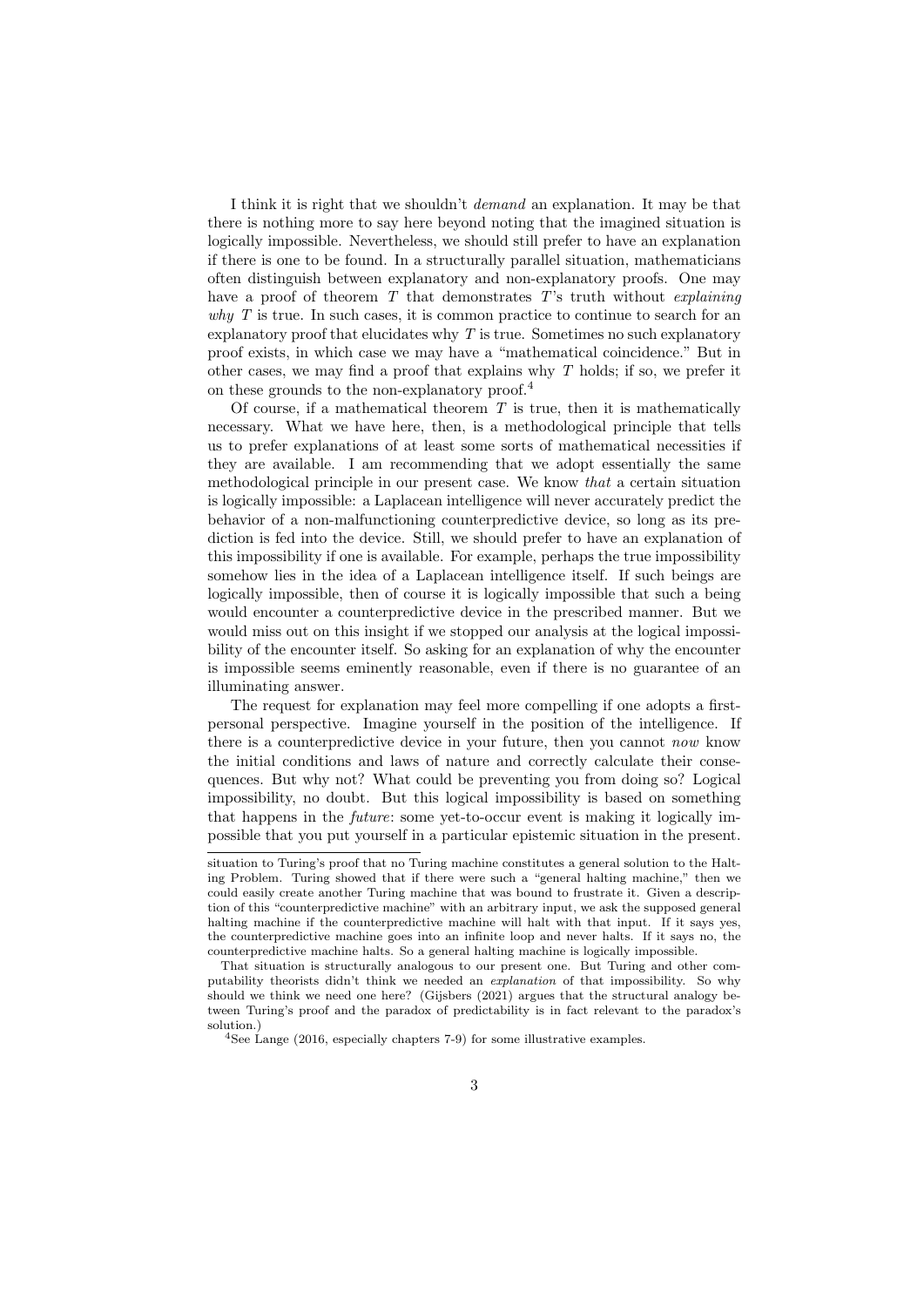That, I think, is quite mysterious indeed. This perspective thus motivates the idea that simply observing the logical impossibility is not enough: we should prefer to have an explanation of the impossibility—something that reveals why an embedded agent should not expect to be able to know all the laws and initial conditions. When I talk of finding a resolution to the paradox, this kind of explanation is what I have in mind.<sup>5</sup> (I'll motivate the search for explanation further in §7.)

The second clarification is that the embeddedness of the Laplacean intelligence is important. A Laplacean intelligence that was external to the universe and was somehow "watching it play out" could, on the basis of its knowledge of the laws of nature and the initial conditions, accurately predict the entire future, even one that contains counterpredictive devices. That is because this external intelligence's prediction about the output of the counterpredictive device is not a physical event that occurs in the history of the universe, and therefore it is not one that a counterpredictive device existing in that universe could operate on and be guaranteed to falsify. The fact that the prediction's being a physical event is crucial to the paradox is emphasized in a very helpful paper by Rummens and Cuypers (2010). Note, however, that this point does not resolve the paradox. What we want is an explanation of why an embedded Laplacean intelligence cannot coexist with a counterpredictive device. Observing that the prediction has to be a physical event in order to generate the paradox does not explain why those two entities cannot coexist.<sup>6</sup>

The third clarification is that it is not essential that the Laplacean intelligence knows the initial conditions of the entire universe. The intelligence only needs to know the antecedent conditions at some moment in the past to be able to predict all future states.<sup>7</sup>

How, then, should we attempt to explain this impossibility? Following the lead of others who have written on the paradox, we may note that counterpredictive devices are *obviously* possible, and take this to indicate that the real impossibility lies in the idea of an embedded Laplacean intelligence. To recap, a Laplacean intelligence is a being that knows the total state of the universe at some past instant, as well as the laws of nature, and has unlimited computational power. Such a being should be able to plug the total state into the laws of nature and compute everything that will ever happen. Strategies for explaining the impossibility of embedded Laplacean intelligences have therefore fallen into

<sup>5</sup> I take it that this is also the kind of explanation that has been sought by other authors writing on the paradox, e.g. those cited in footnote 1. None of them thought that the paradox could be solved simply by noting the relevant logical impossibility.

 ${}^{6}$ C.f. Gijsbers (2021), p. 6: "But of course we need to say more in order to dispel the paradox. We need to explain why or in what sense determinism fails to deliver predictability."

<sup>7</sup> I am assuming here a particular form of determinism, namely forward determinism, where the initial state plus the laws determines all subsequent states. Other kinds of determinism would make the intelligence's task even easier. If in addition the laws were reverse deterministic, the intelligence would arguably have an easier time discerning the total state at some particular time. Stronger forms of determinism might require only that the intelligence knows the boundary conditions inside some highly circumscribed region of spacetime (even just a single event) in order to use the laws to infer the content of the entire spacetime manifold.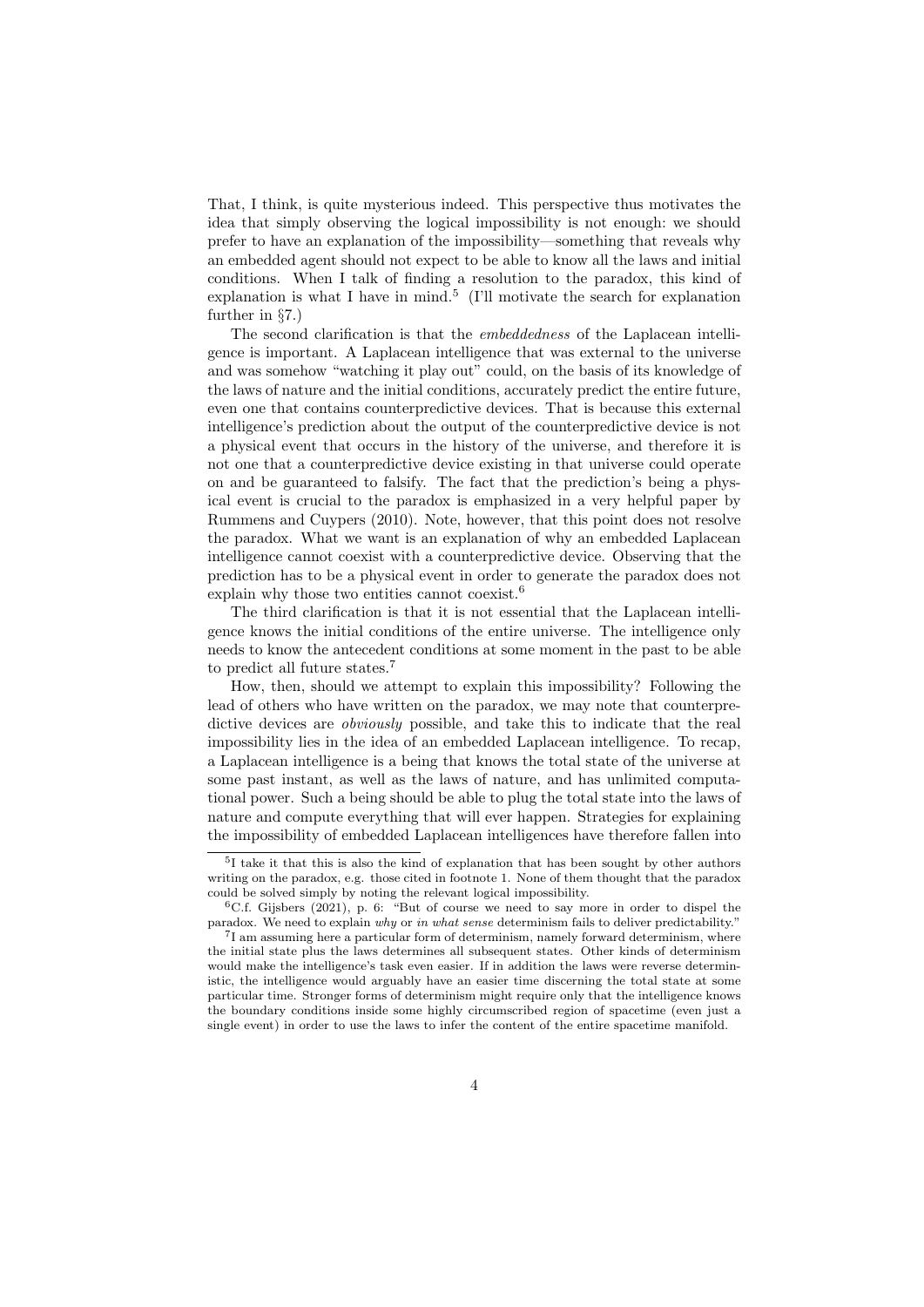three categories:

- 1. Deny that an embedded agent can know the total state required for its predictions.
- 2. Deny that an embedded agent can compute the consequences of the laws.
- 3. Deny that an embedded agent can know the laws.

A few words are in order about each of these strategies.

Consider strategy 1. Why should we think that an embedded agent cannot know the total state of the universe at any past instant? There are at least two ways that one might motivate this idea. First, it might be suggested that an embedded agent cannot measure the values of physical variables to infinite precision. If so, then there is no way to eliminate a small degree of uncertainty about the exact value of any physical variable, and even minor imprecision in the initial values of some physical variables can amplify into extreme imprecision down the road. The rate at which this error amplification occurs will vary depending on both the nature of the laws and the nature of the physical system in question. In chaotic systems, for example, any measurement errors will amplify at an exponential rate. For other systems, the error amplification rate will be lower, but even a linear growth rate will eventually produce predictions that are wildly divergent from actuality.<sup>8</sup>

A second way to motivate this strategy is to suggest that even if one could somehow measure the values of physical variables to infinite precision, it would not be possible to represent them for calculational purposes. An embedded agent cannot perform calculations on numbers that are only representable by infinite strings of digits. Thus for the purposes of calculation (and hence prediction), the numerical representations of variable values will have to be truncated somewhere. This is again going to introduce a degree of error into any predicted values, and this error will amplify over time, as described above.

One reason to be skeptical of these ways of motivating this strategy is that they rely on error amplification over time. The general approach here is to start with an embedded intelligence that is subject to the given epistemic restrictions (it cannot measure or represent values to infinite precision) and then to find some future event that is beyond the predictive scope of that intelligence. But what happens if the event of the counterpredictive device's operation is *within* the predictive scope of the intelligence? Nothing has been said to preclude such a possibility. So while we may have been given an explanation of why a perfect, embedded Laplacean intelligence cannot exist, we have not been given an explanation of why an embedded intelligence, operating within the relevant epistemic constraints, cannot accurately predict the outcome of a counterpredictive device that is within its predictive horizon. Thus we have not really gotten to the heart of the matter.<sup>9</sup>

 $8$ See Bishop (2003) and Stone (1989) for more in-depth discussion of these points.

<sup>&</sup>lt;sup>9</sup>When I talk of the intelligence's "predictive scope" or "horizon" I mean to to denote everything that is entailed by its knowledge of the physical variables in question. You might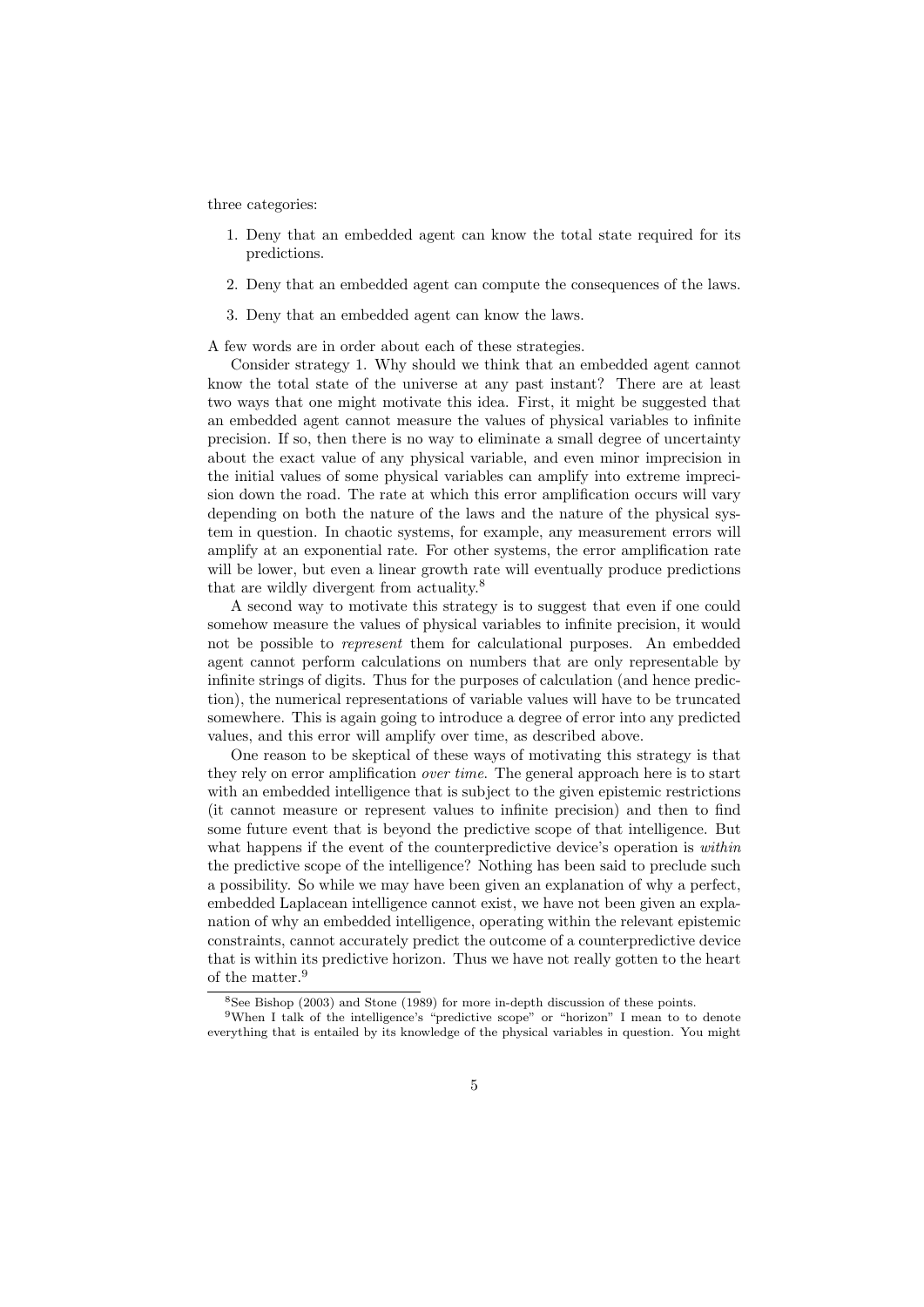Consider now the second strategy: denying that an embedded agent can compute the consequences of the laws. If determinism is true, the laws of nature define a function  $f<sub>L</sub>$  mapping from the state of the universe at a given time  $t<sub>1</sub>$ to the state of the universe at any given future time  $t_2$ , i.e.  $S_2 = f_L(S_1)$ . Call  $f_L$  a nomic function. The idea here, suggested by Boyd (1972), is that it may turn out that  $f<sub>L</sub>$  is not an effectively computable function, and therefore that an embedded Laplacean intelligence would have no method available by which it could compute the future states of the universe.<sup>10</sup>

This strategy is only worth brief consideration here because Boyd's task was not to show why embedded Laplacean intelligences are impossible, but rather to show that determinism does not entail predictability in principle. Thus, while this strategy may show why embedded Laplacean intelligences are impossible in universes where  $f_L$  is not effectively computable, surely there are plenty of universes where  $f_L$  is effectively computable. Indeed, we should hope that ours is such a universe if we want to be able to use the laws to make predictions. This strategy thus has nothing to say about the impossibility of embedded Laplacean intelligences in universes where  $f<sub>L</sub>$  is effectively computable.<sup>11</sup>

Lastly, one might pursue the third strategy and argue that an embedded intelligence could not possibly know the laws of nature. Admittedly, this might seem to be a rather strange approach, for it is not clear why the laws should be unknowable in principle. Moreover, physicists have long sought to discover the laws of nature, so a blanket denial of the knowability of the laws would fly in the face of scientific practice.

But it turns out that we do not need a *blanket* denial of the laws' knowability to achieve our goals here. I originally framed our task as follows: explain why embedded Laplacean intelligences and counterpredictive devices cannot coexist. Given that counterpredictive devices manifestly can exist, we took this to imply that our task was to explain the impossibility of an embedded Laplacean intelligence. This was a natural reaction, but it may have been too coarse-grained. Perhaps what we need to explain is not the impossibility of embedded Laplacean intelligences *simpliciter*, but rather the impossibility of embedded Laplacean intelligences whenever there is a (non-malfunctioning) counterpredictive device in

then think that the intelligence's predictive scope is never going to include the output of a counterpredictive device—no matter how nearby in the future that device operates—because any uncertainty at all in the initial variables will result in some degree of uncertainty about the output of the counterpredictive device. But it would not be difficult to design a counterpredictive device whose operations were "resilient" to this kind of uncertainty. For example, we might imagine that so long as the position of a lever is within a certain allowed range, the device will definitely turn on its green light. In that case, as long as the initial uncertainty does not ramify into uncertainty greater than the allowed range on the position of the lever, the output of the counterpredictive device falls within the intelligence's predictive scope.

 $10Roberts$  (2008, p. 345) also suggests that the mathematical problems the intelligence would have to solve may be uncomputable.

<sup>&</sup>lt;sup>11</sup>Moreover, even if  $f_L$  is not effectively computable, it is likely that there are approximations of  $f_L$  that are effectively computable, and are accurate within limited timescales. Such approximations would then have a built-in predictive horizon beyond which they are insufficiently accurate, but again, we would only need to posit that the counterpredictive device operates within that horizon to generate the paradox.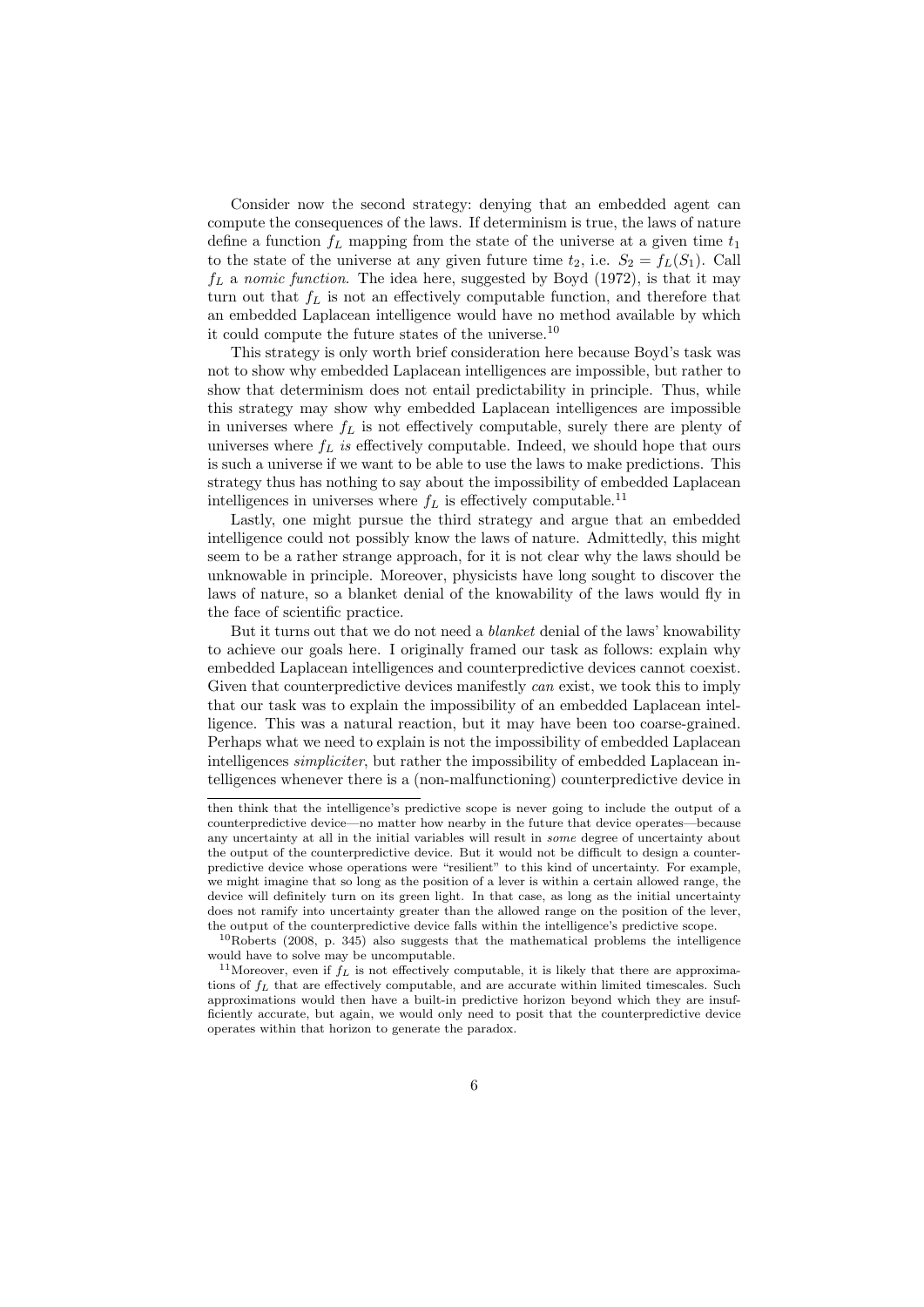the intelligence's future.

As it relates to this third strategy, the idea is that an embedded intelligence cannot know the laws of nature if there is a counterpredictive device in its future. Ismael pursued a strategy along these lines in her (2016), before abandoning it in more recent work. My aim here is to defend it. The key to this strategy is to adopt Humeanism about laws of nature.

# 3 The Humean Solution

Humeanism about laws of nature is the view that laws are certain sorts of patterns in the totality of the particular matters of fact. Nowadays the canonical Humean view is David Lewis's Best System Account ("BSA"), according to which laws are the regularities of the simplest and strongest systematization of all the particular facts that obtain in the total history of the universe.<sup>12</sup> There is disagreement among Humeans about how to pick out exactly which patterns count as laws, but for our purposes we can set this issue aside. What matters for us is that according to Humeanism, the laws are essentially a summary of the total history of the universe.

In contrast to Humeanism, anti-Humean views take the laws to be elements of the universe that govern or produce the patterns in the particular matters of fact. Characteristic anti-Humean theories are those of Armstrong (1983) and Maudlin (2007). Armstrong regards laws as relations of nomic necessitation between universals, whereas Maudlin treats laws as ontologically fundamental aspects of the universe that produce subsequent states from its current state. Another anti-Humean view is that of Bird (2007), who argues that laws of nature are consequences of the metaphysically necessary connections between properties.<sup>13</sup>

According to an anti-Humean like Maudlin, Armstrong, or Bird, the laws are currently-existing elements of the universe. If one were to enumerate the "current ontology," to make a list of everything that exists right now, the laws of nature would be on that list, either as independently-existing entities, or in the case of Bird's view, they would at least be implied by things on that list, namely by the properties instantiated by objects in the universe. According to such views, the laws either *produce* future states from the present state, or they constrain the way future states can be in light of present states. In this vein, Ismael (2016, p. 111) analogizes anti-Humean laws to "iron rails" leading the current state of the world into the future.

<sup>12</sup>See Lewis (1973, 1986, 1994) for canonical statements of the view. Various developments of the BSA have been proposed over the years. See, for example, Loewer (1996, 2007), Cohen and Callender (2009), and Demarest (2017) for modifications of the account of the particular matters of fact that get systematized. And see Callender (2017), Hicks (2018), Dorst (2019), Jaag and Loew (2020), and Loewer (2020) for modifications of the systematizing standards that get applied to those facts.

<sup>13</sup>Carroll (1994) develops an anti-Humean view similar to Maudlin's; Tooley (1977) and Dretske (1977) advocate views much like Armstrong's; Shoemaker (1980), Ellis (2001), and Mumford (2004) advocate dispositional essentialist views similar to Bird's.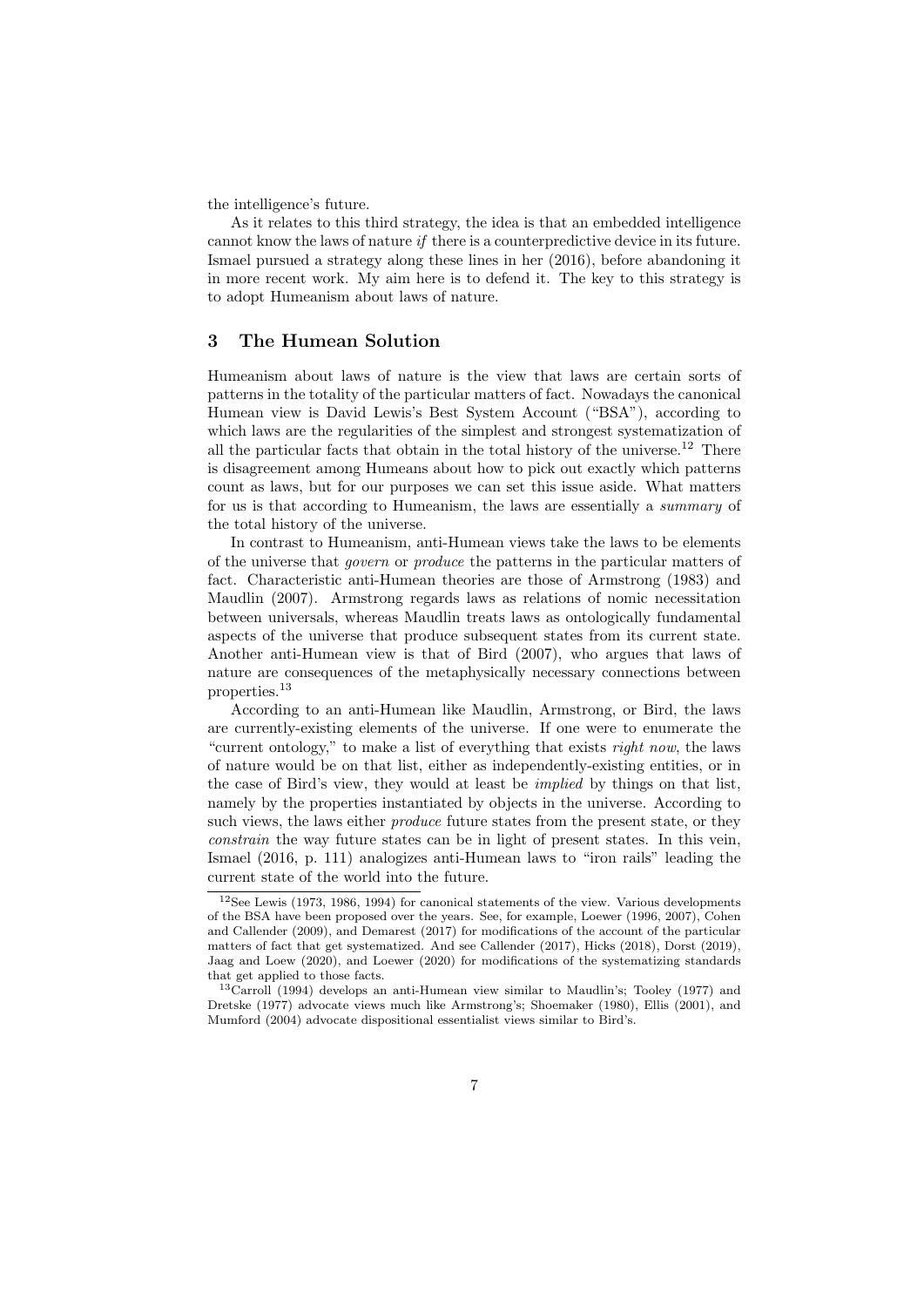Not so for the Humean. According to her, laws are a function of all the particular matters of fact, past, present, and future. They are not, then, determined by the totality of facts obtaining at any particular instant in that universe's history. Ismael (2016, pp. 176-177) likens them to the property of "being a tragedy." Hamlet's being a tragedy is not something that drives its story forward. Rather, it is a property of the overall story arc, and Hamlet does not count as a tragedy until the whole story has played out, as it were. Alternatively, as one of my students recently suggested, Humean laws are like a melody. A melody is determined by all the notes that compose it, but the notes themselves are not "governed" or "produced" by the melody. The melody is not "there already" as each of the notes is being played, just like Humean laws are not "there already" as the history of the universe is playing out.<sup>14</sup>

Of course, this does not imply that an agent that finds themselves in that history, sometime before the end, could not know the laws. One may have good inductive evidence supporting some theory of what the laws are, and that theory may in fact end up being the true theory of laws. There is nothing mysterious about this (problems of induction aside). It is just like recognizing that a given melody is "My Heart Will Go On" after only the first four notes: we can have good inductive evidence that this is true, even though part of what makes it true are facts about the future that have not yet obtained.

For either the Humean or the anti-Humean, then, an embedded intelligence could know the initial conditions and the laws of nature. That much is straightforward. But things are not so straightforward when there are counterpredictive devices in the future of that intelligence. If a would-be Laplacean intelligence makes a prediction about the output of a counterpredictive device, and we feed that prediction into the counterpredictive device, it will falsify the prediction. Assuming that the intelligence did in fact know the initial conditions and correctly calculated the implications of those conditions from what it took to be the laws of nature, it follows that those cannot have been the actual laws.

All of what I just said in the last paragraph was true on both Humeanism and anti-Humeanism. Where the views come apart is when we ask why the intelligence must have been wrong about the laws.

The Humean has an elegant answer to this question: the intelligence had to be wrong because of what laws are. They are summaries of what happens rather than rules that determine what happens, so they *depend* on what happens. Of course, part of what happens in this universe is that the intelligence predicts the outcome of the counterpredictive device, and the device falsifies the intelligence's prediction. And so, still assuming that the intelligence knew the initial conditions and calculated correctly, there is no way that a true deterministic summary of that universe would allow that the intelligence used the laws (read: used that very summary) to generate a false prediction. For the Humean, then, a counterpredictive device is essentially a mechanism for rigging the summary against the predictor: no embedded intelligence whose prediction

 $14$ See Beebee (2000, pp. 578-579) for a similar way of contrasting Humeanism and anti-Humeanism.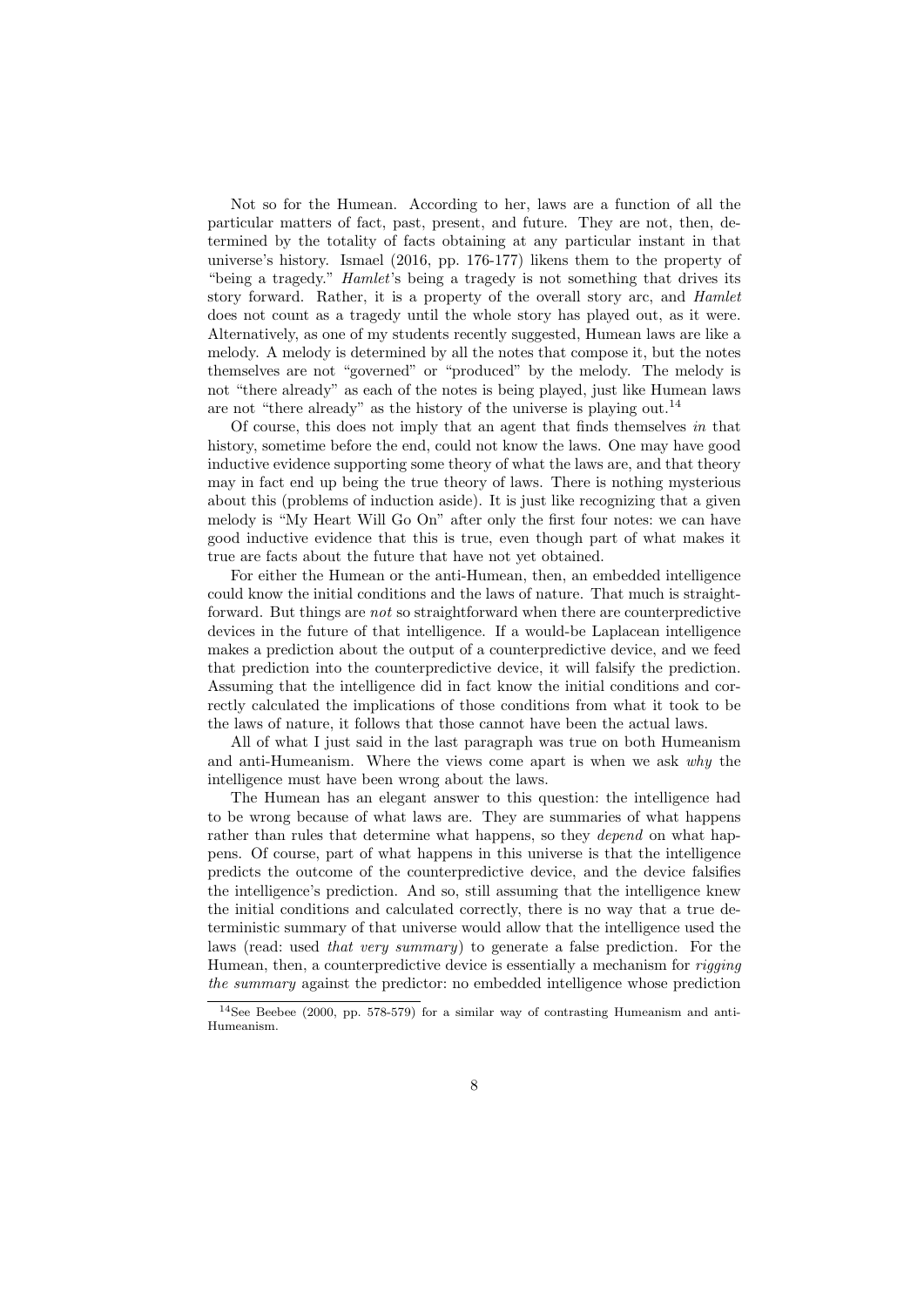is fed into such a device could have known the correct summary and used it to generate its prediction. Since that summary constitutes the laws, we thereby have an illuminating explanation for why the intelligence must be wrong about the laws.

No analogous answer is available for the anti-Humean. For someone like Maudlin, Armstrong, or Bird, the laws are not determined, in part, by the prediction made by the intelligence, nor by the behavior of the counterpredictive device. They are already *there to be known* by the intelligence; as we said, they are part of the universe's "current ontology." In short, the laws are currentlyexisting elements of the universe at the time the intelligence goes to make its prediction. So unlike on the Humean view, on the anti-Humean view there is no explanation of why the intelligence must be wrong about the laws if there is a counterpredictive device in its future. In this situation, it is just a brute impossibility that the intelligence knows the laws.

Here is another way to make the point. Imagine that at the beginning of the universe, God writes down, in English, an exhaustive enumeration of everything that will ever happen. She puts this on a stone tablet, which you happen to find in your backyard. Moreover, suppose that there is a counterpredictive device in your future, and that by reference to the stone tablet, you predict which color light that device will turn on. (It says this, of course, in plain English on the tablet.) And suppose I subsequently feed your prediction into the device, so it lights up the color opposite of your prediction. What has gone wrong?

Well, there is no possible world where (a) you read the tablet correctly, (b) your (unaltered) prediction is input into the device, and (c) the device does not malfunction. Given (b) and (c), then, you must have misread the tablet. Granted, it is hard to see how you could have misread "red" for "green," but there really is no other possibility here. No matter how carefully you read and now matter how many times you double-check, you still misread it. Stranger still, if I tell you beforehand that I'm going to feed your prediction into a reliable counterpredictive device, you should expect to misread it, no matter how careful you are.

In this analogy the tablet plays the role of the anti-Humean laws. It is a currently-existing element of the universe that fixes the future outcome of the counterpredictive device. If the laws are conceived that way, our resources for explaining the impossibility of a correct prediction of the output of a counterpredictive device are extremely limited. If the intelligence knows the initial conditions and calculates correctly, it must—somehow—have been wrong about the laws, no matter how good its evidence, and no matter how thorough its investigations. But in contrast to the Humean explanation, here we have no account of the source of the error. All we can say is that the intelligence must be wrong, end of story. The anti-Humean therefore has no principled explanation of the impossibility.

Insofar as we find Ismael's Humean solution compelling, it looks like we will have to eschew eternalism and adopt some form of presentist or growing block metaphysics of time. For an essential ingredient to the Humean solution is the denial that, at the time of the intelligence's prediction, there are facts determin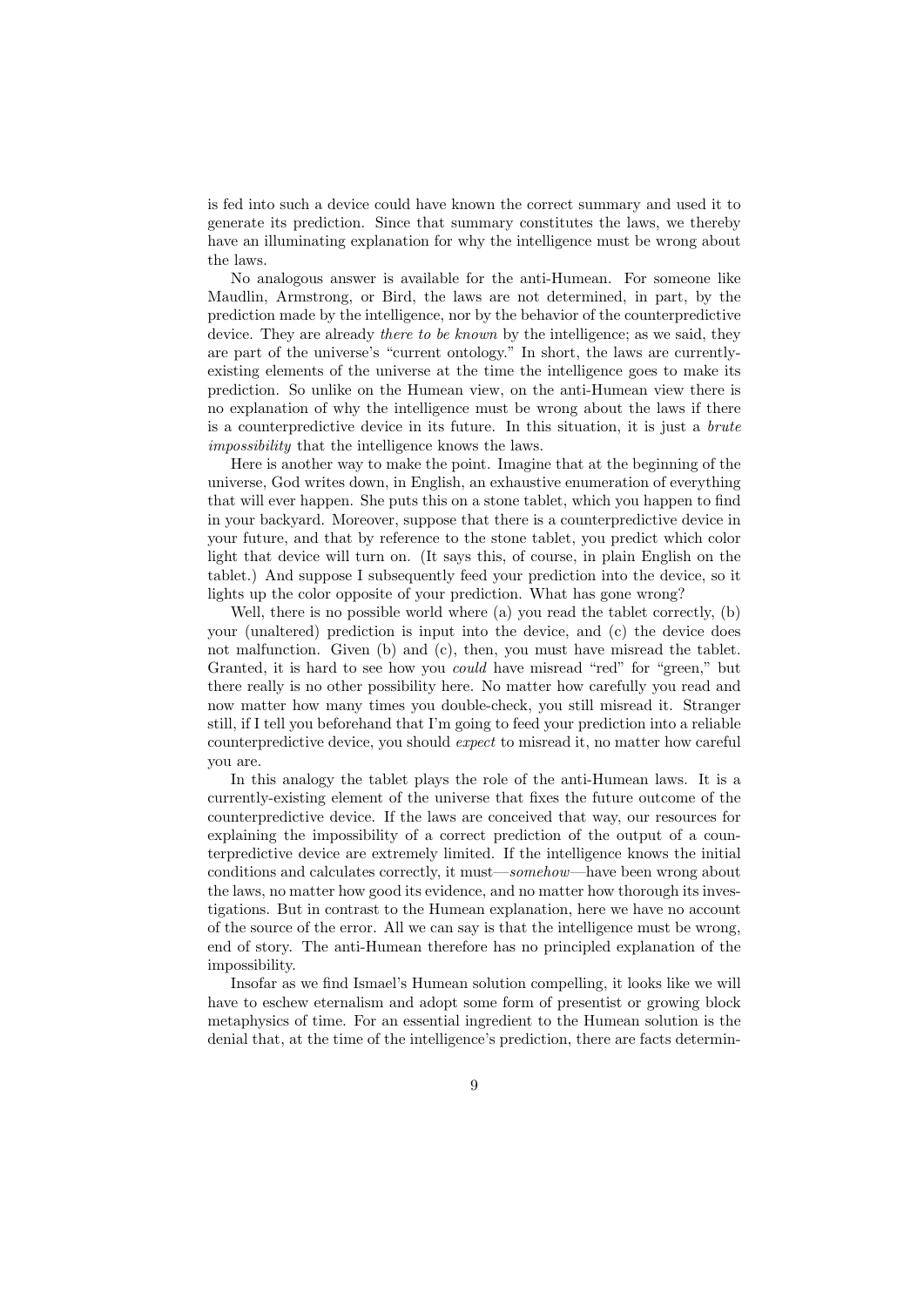ing the output of the counterpredictive device. But according to eternalism (or even some sort of moving spotlight theory), all such events already exist, and thus there already are facts, both about what the counterpredictive device does in the future, and more generally about what the best systematization of the mosaic is. Facts about the Humean laws will then already be decided when the intelligence goes to make its prediction, and we cannot appeal to their status as summaries of what happens to explain why the intelligence cannot know them. Instead we are left with a brute impossibility, just as on anti-Humeanism. Only a presentist or growing block view of time will suffice for the Humean solution to work, because only on such a view are there genuinely no facts about what the laws are when the intelligence goes to make its prediction.

It is an interesting question whether Humeanism about laws can be plausibly conjoined with a presentist or growing block metaphysics of time. Certainly the combination would be nonstandard, as the Humean mosaic is most easily interpreted in eternalist terms. But I do not see any decisive impossibility here. Why not allow that the mosaic grows over time, for example? Indeed, the Humean should probably hope that their view is compatible with presentism, if only because an incompatibilty here would somewhat decrease the probability that their view is correct. To be sure, a presentist Humeanism engenders plenty of questions that would need attention (e.g. is it consistent with relativity?), but it seems fair to proceed on the assumption that the view can be made coherent and plausible enough. At the very least, our results below should motivate further exploration of this question.

It is worth noting, in passing, that Beebee and Mele (2002) have given a similar argument aiming to show that adopting Humeanism about laws allows us to escape van Inwagen's (1983) Consequence Argument against compatibilism. Briefly put, the Consequence Argument is as follows:

If determinism is true, then our acts are the consequence of laws of nature and events in the remote past. But it's not up to us what went on before we were born, and neither is it up to us what the laws of nature are. Therefore, the consequences of these things (including our present acts) are not up to us (van Inwagen, 1983, p. 56).

Beebee and Mele's basic thought is that the Humean has reason to question the premise that the laws of nature are not up to us. If we adopt the Humean view that the laws are determined by the totality of particular facts, and we note that our actions are part of that totality, then it is no longer obvious that we have no influence over the laws. It is interesting that roughly the same idea is operative in both arguments: namely, for the Humean, the laws are not currently-existing elements of the universe driving it toward the future. This is what allows the Humean to escape the paradox of predictability, and also what apparently allows the Humean to escape the Consequence Argument.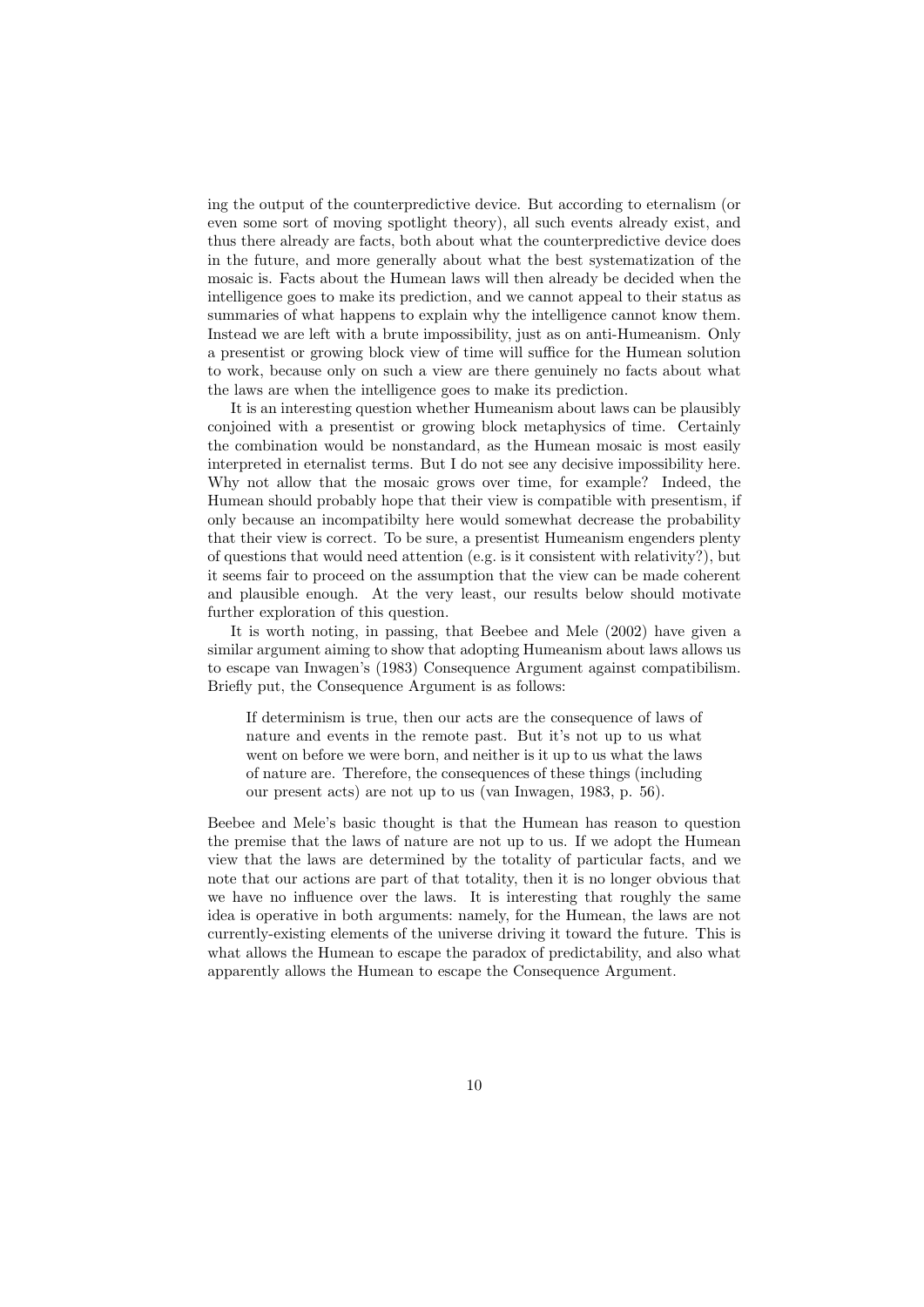## 4 The Nomic Preclusion Solution

Ismael has since changed her diagnosis of the solution to the paradox, and she no longer advocates Humeanism about laws as the way out. Rather, in her more recent work (2019) she advocates a version of strategy 1: deny that an embedded agent can know the total state required for its prediction. The idea is roughly that the laws of nature and accompanying spacetime structure may systematically preclude an embedded agent from knowing everything that would be required to generate a reliable prediction of the output of a counterpredictive device. Ismael makes this argument for both Newtonian and Special Relativistic settings, and we will consider both in turn.

In a Newtonian regime, the laws are deterministic<sup>15</sup>, but knowing the total state of the world and the laws is actually not sufficient for knowing all future states: the history of the world up to a certain time  $t$ , plus the Newtonian laws, does not entail the state at  $t+1$ . This is because it is not merely the collection of facts in the history that, coupled with the laws, is required for the subsequent state. Rather, it is the collection of those facts plus the totality fact that there is nothing else. In other words, the fact that there are no additional forces operative at t is relevant to what happens at  $t+1$ . So an embedded agent would have to know not only all of the forces that are operative, but also the fact that those are all the forces. Without this additional knowledge, there is no entailment to future states of the universe. And the key is that, as Ismael puts it, the fact that those are all the operative forces "is not information that is available to any embedded subsystem of the world..." (ibid., p. 483). The idea here is that the information that is available to an embedded agent about the total state is comprised of particular matters of fact: that there is a yellow pencil on the desk in my office, that there are five chairs in the hallway, etc. But no amount of knowledge of particular matters of fact is going to entail anything about a totality fact. An embedded agent, then, will never be in position to know that its knowledge of the universal state is complete, and therefore will never have information that entails the behavior of a counterpredictive device in its future.

The story is slightly more complicated in a Special Relativistic spacetime. In such a setting, the factors that can influence a particular event  $e$  are limited to the past lightcone of  $e^{16}$ . So if one wants knowledge that entails what occurs at e, one has to know a cross-section of e's past lightcone. Now suppose that e is the output of the counterpredictive device, and suppose that a would-be Laplacean intelligence is trying to predict that outcome in advance, and that the prediction will be fed into the device. If all that is true, then the intelligence's prediction must be in the past lightcone of the output of the counterpredictive device, else it could not be fed into it. The prediction itself will be an event call it p—that occurs in the timelike past of e, i.e.  $t_p < t_e$ . Now, p itself has

<sup>15</sup>Setting aside unusual situations like Norton's dome; see Norton (2008).

<sup>&</sup>lt;sup>16</sup>This is the standard view of relativity (see e.g. Malament  $(1996)$ ), though some theorists argue that the speed of light should be treated as simply an invariant quantity rather than as a speed limit for causal influences (see e.g. Maudlin (2011)).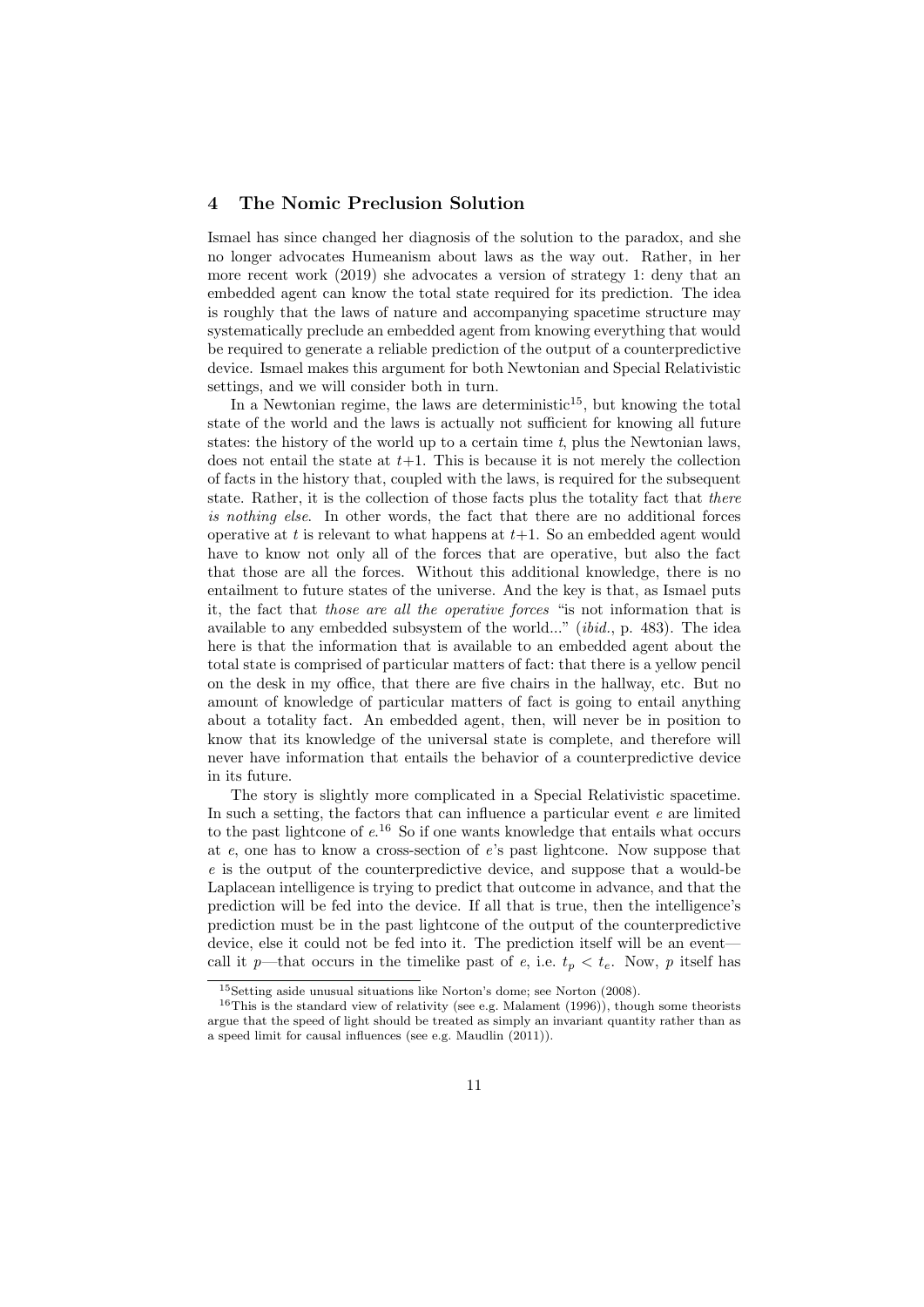a past lightcone, and again the only factors that can influence it are found inside of it. And the key is that the past lightcone of  $e$  is at all times "wider" than the past lightcone of  $p$ : the set of factors that can influence  $p$  is a proper subset of the factors that can influence e. That is to say, the factors that can influence the intelligence's prediction at  $t_p$  do not contain all of the factors that can influence the action of the counterpredictive device at  $t<sub>e</sub>$ . This means that the information available to the intelligence is insufficient to determine the outcome of a counterpredictive device in its future. The "missing" information is distributed in the area between p's past lightcone and e's past lightcone. Or equivalently, that information is distributed across any timelike curve connecting p and e. As long as p occurs before e—that is, as long as p is a genuine prediction—there will be timelike worldlines between them that contain the information necessary to fully determine  $e$  that was not available at  $p$ <sup>17</sup>

In both Newtonian and Special Relativistic settings, then, the laws of nature preclude an embedded agent from knowing enough about the antecedent conditions to be in a position to perfectly predict the output of a counterpredictive device in its future. This new solution to the paradox is, of course, friendlier to anti-Humean theories like Maudlin's, Armstrong's, and Bird's. It gives them a way to explain the impossibility of a Laplacean intelligence even while maintaining that the laws are currently-existing elements of the universe when the intelligence goes to make its prediction. The intelligence may very well know the laws, but it cannot know all of the initial conditions necessary to entail what the counterpredictive device will do.<sup>18</sup>

# 5 Knowing and Guessing

There is, however, a problem with this "Nomic Preclusion" solution, which we will build up to here.<sup>19</sup> To begin with, note that this solution appears potentially sensitive to the nature of the relevant laws and spacetime structure. What we have seen is that given a Newtonian universe, there is no way for an embedded agent to come to know the requisite totality fact. And likewise, given a Special Relativistic universe, there is no way for an embedded agent to know a complete cross section of the past lightcone of the future action of a counterpredictive device.

But are all conceivable sets of laws like that? Do they all preclude an

<sup>17</sup>See Geroch (1977) and Manchak (2008) for further discussion of the difficulties of prediction for agents embedded in relativistic spacetimes.

<sup>&</sup>lt;sup>18</sup>It is worth noting that nothing about this solution is incompatible with Humeanism about laws. The important point is just that it is compatible with anti-Humeanism.

<sup>19</sup>One problem that I will only mention, but not pursue: the Nomic Preclusion solution seems to imply much too strong a result about the limits of our knowledge, namely that any contingent universally-quantified claim of unrestricted scope (e.g. "There are no gold cubes with a mass greater than 100,000,000 kilograms") is unknowable to an embedded agent, since it relies on a totality fact. This conclusion seems untenable. An embedded agent may have good enough evidence to count as "knowing" such a claim, even if its evidence does not entail that claim. In the ensuing discussion, however, I will grant that an embedded agent could not know such things, because I want to focus on a more revealing problem with the proposal.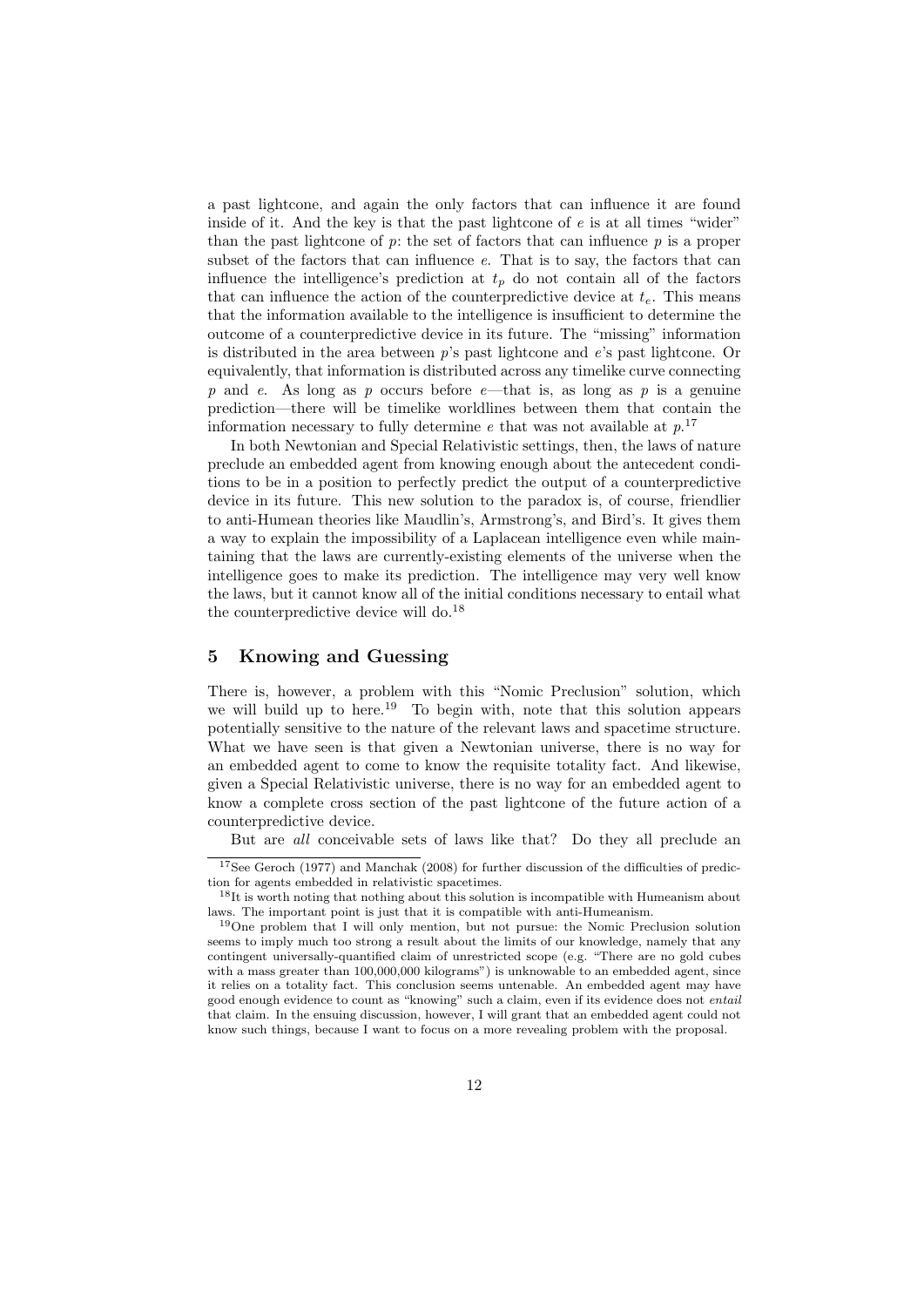embedded agent from coming to know everything required to predict the counterpredictive device's action? This is not so obvious. Imagine, for example, a universe that operates according to laws very much like those of John Conway's game of Life. The space of such a universe is comprised of a grid, where each cell is in one of two states: "occupied" or "unoccupied." The laws for the evolution of the grid over time are quite simple. Whether a given cell will be occupied at  $t_{n+1}$  depends solely on the states of its eight adjacent cells at  $t_n$ . Moreover, suppose that in this Life-like universe there are very clear "edges" to the grid. (Perhaps they are even labeled: "This is the edge of the universe.") Now, what reason is there to think that an agent embedded within that universe could not navigate around the entire space, gradually come to know the states of each individual cell at some time or other, and use that information together with the laws to piece together the total state of that universe at some past instant, and moreover to know that this was the total state?<sup>20</sup>

I can see no principled reason to believe that this is impossible. One might suggest that in a universe with such simple laws, there could be no embedded intelligence capable of storing all of the requisite information about the states of various cells at various times. But I have not even specified exactly what the laws of this universe are, beyond saying that they are Life-like, so it is hard to see what motivation there could be for thinking that a sufficiently complex embedded agent could not exist in such a universe. Indeed, Life universes can support quite complex entities—such as universal Turing machines—even though their dynamical laws are quite simple.

Alternatively, one might suggest that, while such an agent is indeed possible in a Life-like universe, they would not be in a position to truly know that their information about the state is complete. Rather, at best they would have some evidence that they know the total state, but no definitive proof that that was indeed the total state—maybe because, as Ismael argues, they cannot come to know the requisite totality fact solely through knowledge of particular matters of fact. Perhaps, for example, they would not be able to know that what look like edges (and are labeled as edges) really are genuine edges, and therefore they would not be able to know that there are no cells outside of them.

Here, however, things start to seem rather fishy. What we are now suggesting is that while the embedded agent might indeed be *right* about what the total state was at some past instant, it cannot know that was the total state. In other words, its epistemic position with respect to the total state falls short of knowledge; it is a mere true belief, or something analogous thereto. The issue—and this is really the crucial point—is that it is difficult to see why the strength of the intelligence's epistemic position with respect to the total state should have any bearing on the paradox. As long as the intelligence is correct in its belief about the total state—no matter how it came to have that belief, and no matter the strength of its justification for that belief—the paradox can

 $^{20}$ If we consider deterministic theories (like those mentioned in fn. 7) in which the intelligence only needs to know a very limited region of spacetime, such as a single event, to use the laws to infer the contents of the rest of the spacetime manifold, then the predictive task becomes even easier.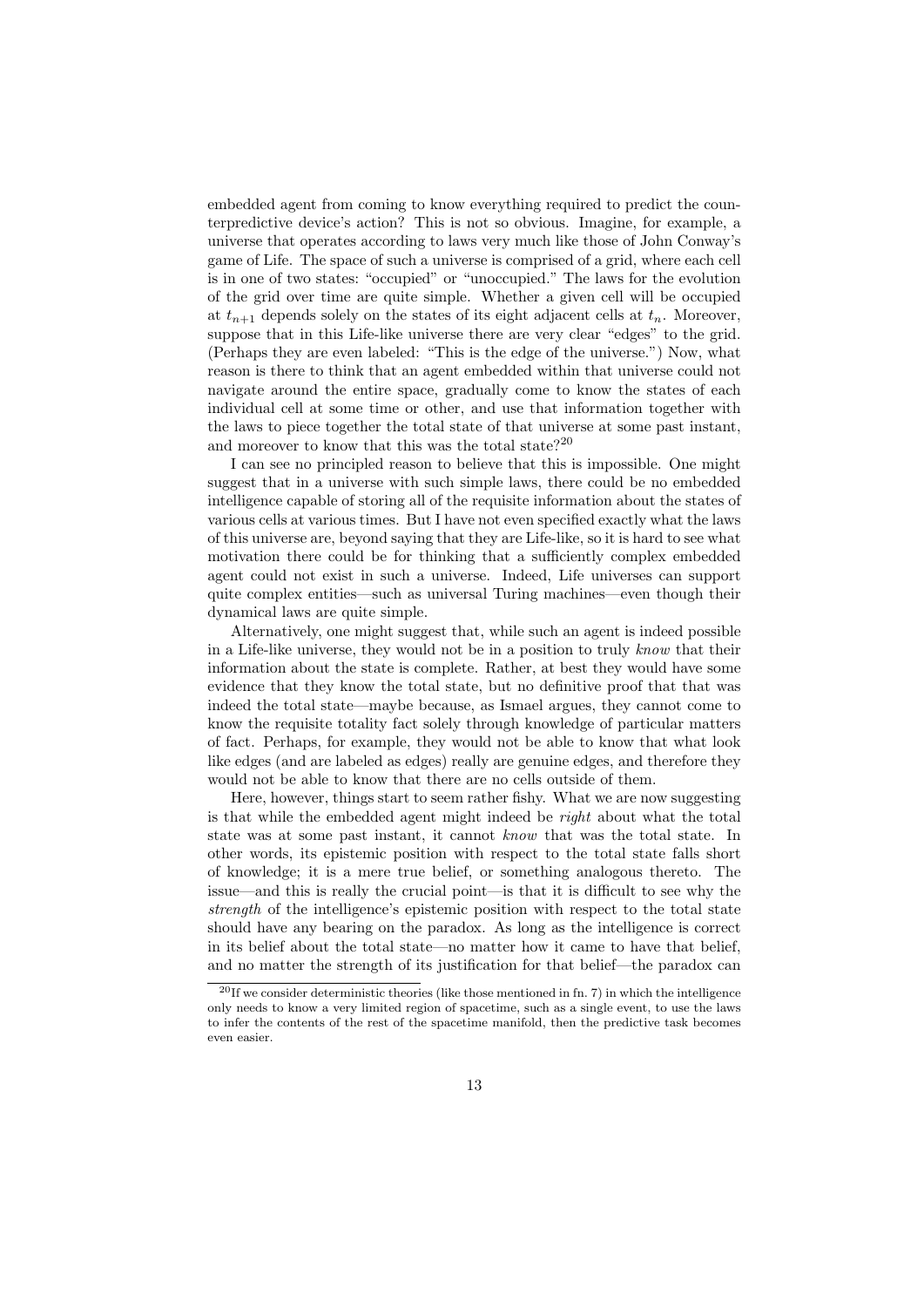get a foothold.

To make this clearer, return to our Newtonian universe. In that universe, the total state at all past times has already obtained. Now suppose that an agent navigates around the universe and gathers a large amount of information about particular matters of fact at some particular time  $t$ . It does this by sometimes observing a system before  $t$  and predicting, via its knowledge of the deterministic Newtonian laws, what that system's state will be at  $t$ , sometimes observing a system after t and retrodicting what its state was at  $t$  (again via its knowledge of the reverse-deterministic laws), and sometimes by observing systems nearby the target system and using the laws to figure out what the target system is like at t, given the states of its nearby systems. Eventually, at some time after  $t$ , it comes to know all of the particular matters of fact about the total state at  $t$ . Still, as per Ismael's argument, it does not know the totality fact, namely that its knowledge of the state at  $t$  is complete. In other words, it knows the total state, but it does not know that this is the total state.

Suppose, however, that it just guesses that indeed its knowledge of the state at  $t$  is complete. This may be an educated guess: perhaps it sees that if any other forces were present, they would be influencing the behaviors of the systems it already observed in ways that it probably would have noticed. But it does not have to be an educated guess; perhaps the intelligence finally gets tired of gathering further information about particular matters of fact and thinks to itself, "I'm just going to hope that's all of them."

For all that's been said so far, this guess could be correct. If  $t$  is in the past when the intelligence makes its guess, all of the facts about the state at  $t$ have already obtained, so they are there to be guessed correctly or incorrectly. Suppose that the intelligence's guess, namely that "I know all of the information about the total state at  $t$ ," is correct. And suppose that the intelligence plugs what just so happens to be the total state into the deterministic Newtonian laws, and evolves that state forward to figure out the output of a counterpredictive device in its near future.<sup>21</sup>

The prediction then ought to be correct. But unless the counterpredictive device malfuctions, it will falsify the prediction. So something, again, has gone wrong. The Nomic Preclusion argument therefore does not rid us of the paradox. The problem is that the Nomic Preclusion argument explains the impossibility of too narrow a range of circumstances. If it works, it shows why an embedded agent cannot know the total state information required to predict the output of the counterpredictive device. But it does not explain why an embedded agent cannot guess that information, or believe it with reasonable-but-not-definitive justification. And these alternative epistemic states would work just as well for generating the paradox; what matters is not that the intelligence knows the requisite information, but merely that it somehow, by hook or by crook, acquires it.<sup>22</sup>

 $21$  "Near" future, to guarantee that the counterpredictive device is within the predictive horizon of the intelligence, taking into account measurement errors and calculational shortcuts that it must take as an embedded agent.

 $^{22}$ To be clear, it is perfectly obvious why the intelligence cannot correctly guess the *output*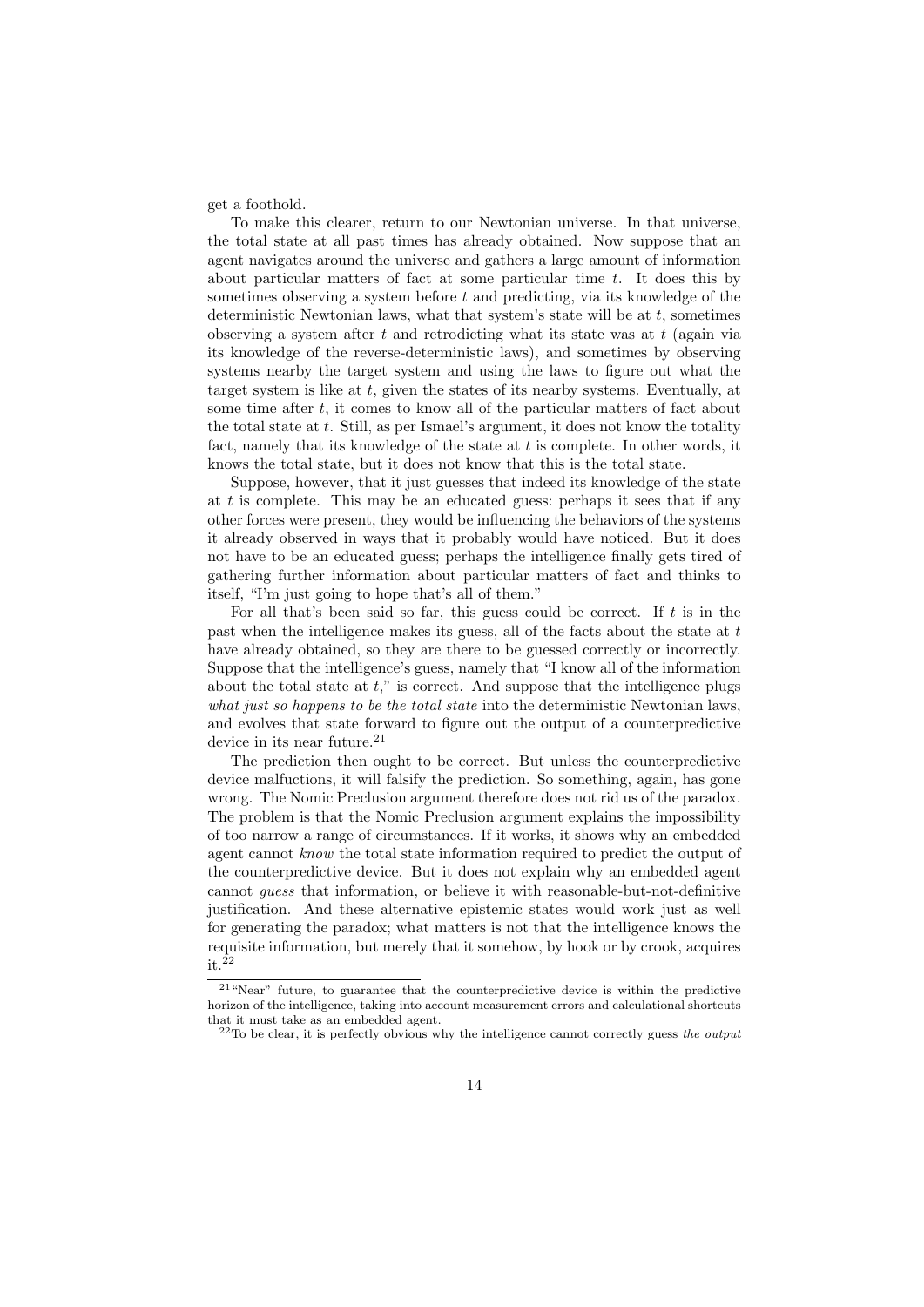The paradox is thus more pernicious than has so far been appreciated. The intelligence does not have to be a full-fledged Laplacean intelligence in order for the paradox to arise. Indeed it does not have to know the laws, nor the total state, nor does it have to be a perfect calculator. All that matters for the paradox is that the intelligence as a matter of fact just so happens to possess correct information about the laws and the total state, and that as a matter of fact it calculates correctly this time. Perhaps it comes across its correct information about the laws and the total state by guessing. If the laws and the total state are already-existing elements of the universe when it goes to make its guesses, then it may indeed guess correctly. It does not have to know that its guess is correct; what matters is only that its guess is, in fact, correct.

It may be tempting to retreat to brute logical impossibility here. If the intelligence correctly guesses the total state and computes the output of the counterpredictive device, then the counterpredictive device must malfunction. If the device does not malfunction, the intelligence cannot correctly guess the total state. There is no possible world in which the intelligence guesses correctly and yet the counterpredictive device works correctly, for then we would have a logical contradiction. So there is really no mystery here.

But if this is an adequate solution to the paradox, we might as well have stopped much earlier. Remember, we knew from the get-go that a Laplacean intelligence and a counterpredictive device are not compossible: there are no possible worlds where the one encounters the other in the prescribed manner. What we wanted, what we've been looking for, is an *explanation* of this impossibility.

Ismael's Nomic Preclusion argument was supposed to provide such an explanation: an embedded intelligence is nomically precluded from having knowledge of the information required for its prediction. In other words, the Nomic Preclusion argument attempts to explain the impossibility of the coexistence of a Laplacean intelligence and a counterpredictive device by showing that (embedded) Laplacean intelligences themselves are impossible. Its goal is to explain an impossibility of coexistence that is otherwise mysterious.

But as I have just argued, there is another impossibility of coexistence lurking here that is just as mysterious, namely the impossibility of (i) an intelligence that correctly guesses the total state and the laws and (ii) a counterpredictive device that does not malfunction. This impossibility is not explained by the Nomic Preclusion argument, but if we wanted an explanation in the first case, we should also want one here. Yes, there is no possible world where the one encounters the other. But each of the ingredients by itself is perfectly possible. In the absence of the counterpredictive device, the intelligence might well guess correctly; and in the absence of the intelligence, the counterpredictive device might be perfectly reliable. What then prevents the intelligence from guessing

of the device (assuming that the device is given the prediction, does not malfunction, etc.). That is not what's happening here. Rather, the intelligence is guessing the total state at t, and then calculating the device's output based on the laws and its guess about the total state. What we want an explanation of is why, in that situation, the intelligence would be guaranteed to guess wrong.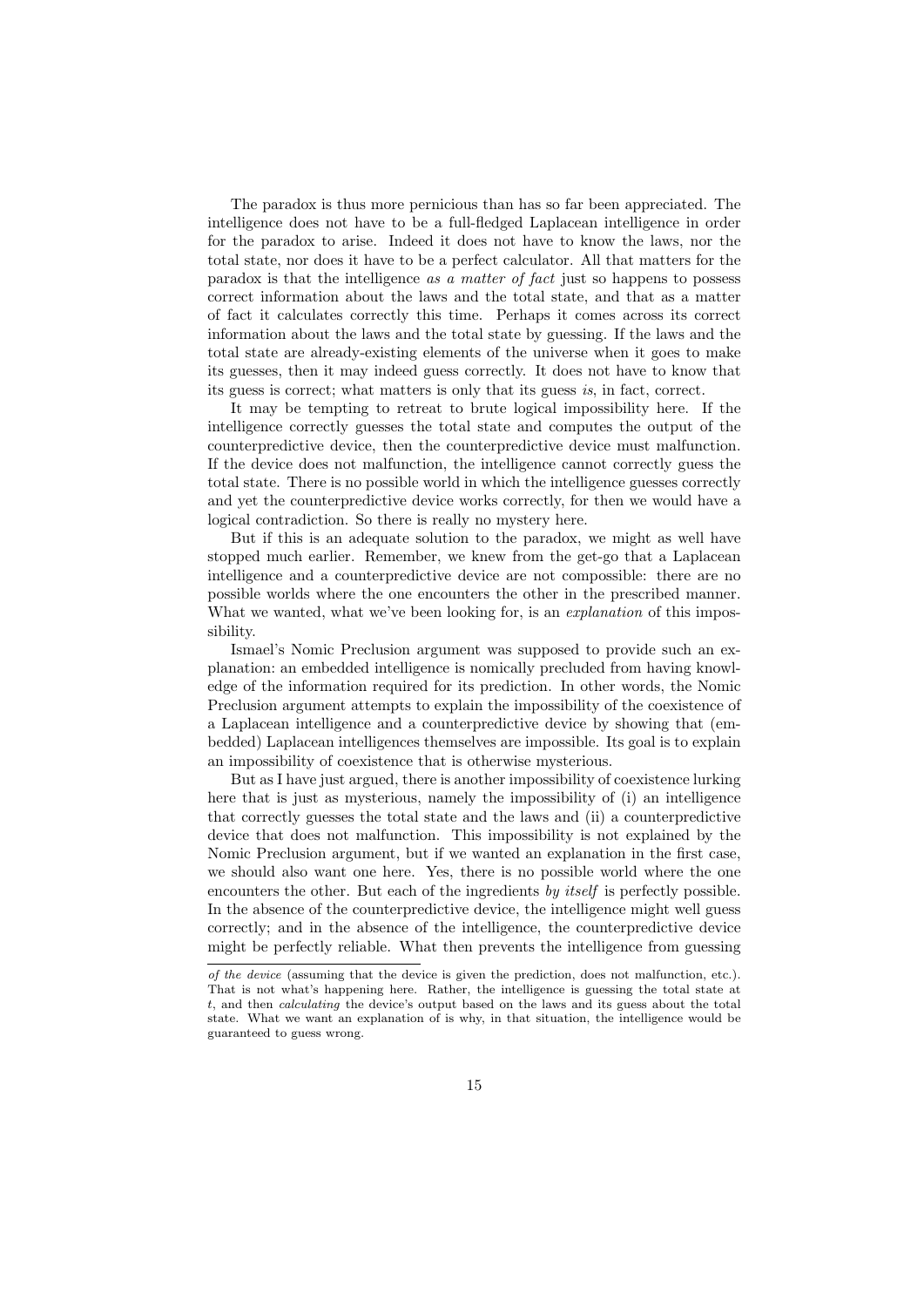correctly when we suddenly introduce a reliable counterpredictive device into its future? Again it may be helpful to adopt a first-person perspective here. Imagine yourself in the position of the intelligence: what is stopping you from guessing correctly? Some event in the future that hasn't happened yet? One almost gets the sense that some sort of backward causation is at work here. It is right to find this mysterious. It would be good to have an explanation of your guaranteed failure. And the Nomic Preclusion argument does not provide one.

## 6 Guessing Laws and Melodies

It is worth noting that this "guessing" gambit also works against many of the solutions discussed in §2. For example, even though an embedded intelligence might not be able to perfectly measure the values of all of the physical parameters in the total state, it can still guess them, and it may happen to guess correctly. Similarly, even if the intelligence could not compute the nomic function, it could still guess the output of that function, and happen to get it right. And even if it could not know the laws, it could still guess them and turn out to get lucky. As long as there are matters of fact about the laws and antecedent conditions that entail the future output of the counterpredictive device, and as long as those facts are available at the time that the intelligence goes to make its guess, it seems that the intelligence may correctly guess those facts and thereby be in a position to perfectly predict the outcome of the device.

This way of putting it, however, shows why Humeanism about laws still gives us a way out. According to Humeanism—coupled with some variety of presentism—the laws are not set in stone at the time that the intelligence goes to make its guesses. It can guess the laws and the total state, and it can calculate their consequences, but if there is a counterpredictive device in its future it must be wrong about one of these. The total state has already occurred and is there to be guessed, so suppose that the intelligence has guessed the total state correctly, and suppose it has calculated correctly. Then it must be wrong in its guess about the laws.

Why? The story here is essentially the same as we saw in  $\S 3$ ; it works just as well when we replace knowing with guessing. The intelligence must guess wrong because of what laws are, namely summaries of what happens. Given that metaphysics of laws, a counterpredictive device is a mechanism for rigging the summary—i.e. the laws—to ensure that any guess about the laws that was used to generate a prediction fed into the device must have been wrong.

Humeanism thus shows us why the intelligence cannot even guess the laws correctly if there is a counterpredictive device in its future. In such situations, the laws are unguessable, because the guess is part of what determines the laws. It would be like asking someone to guess what melody is being played on a piano by playing a note, on the piano, to indicate their guess. If the correspondence between notes and guesses is rigged, the note itself will change the melody being played, and the guess is guaranteed to be wrong. Even a highly experienced musician who would otherwise be a flawless melody guesser couldn't get it right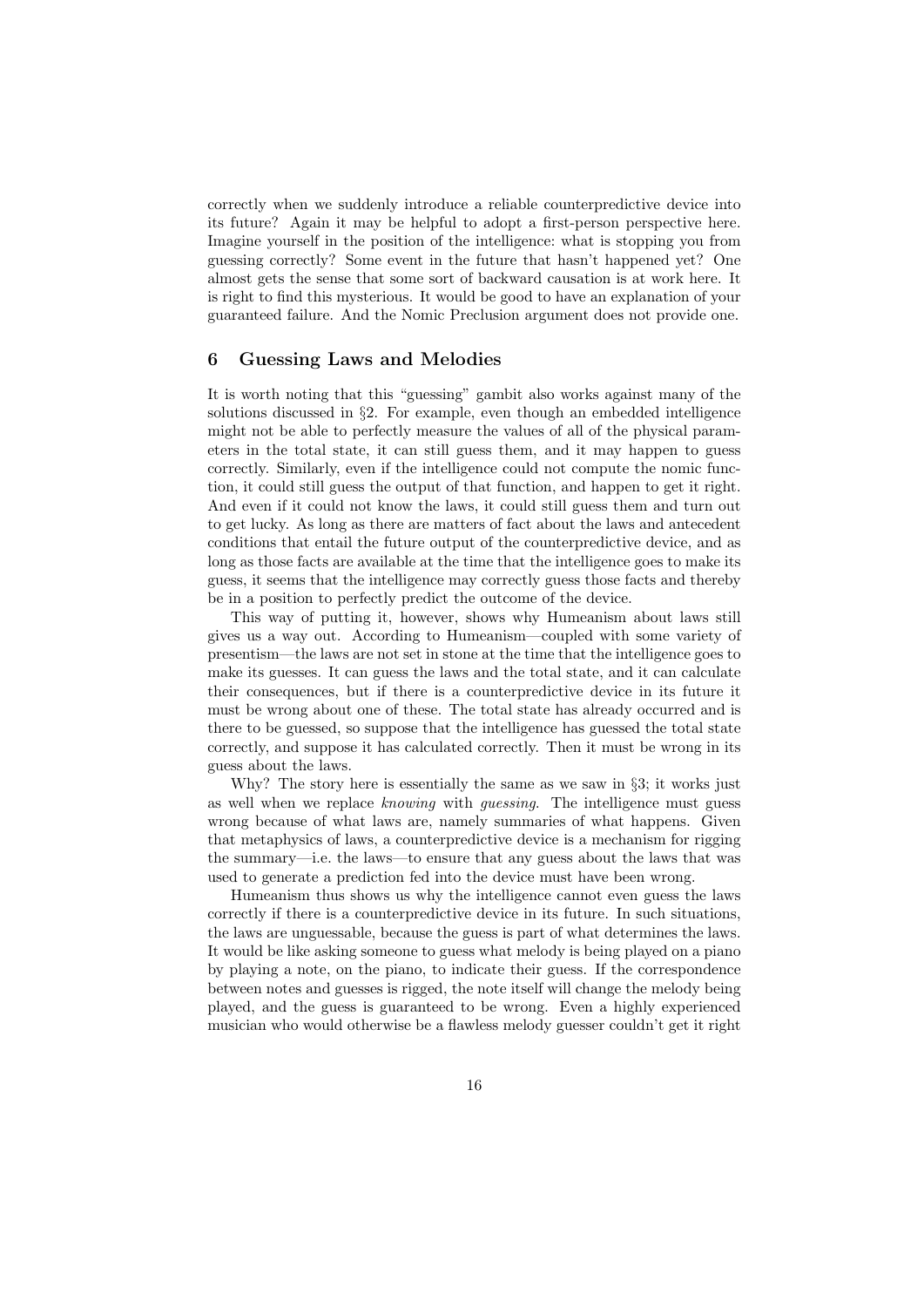# 7 Is an Explanation Necessary?

Humeanism about laws is sometimes regarded as a radical view. And if the successful explanation also requires presentism, then we will have to confront the fact that presentism itself looks to be incompatible with at least some of our best physical theories (Putnam, 1967). Moreover, the prospects of combining these two views are at best underexplored. So finding ourselves pushed toward a presentist Humeanism in response to the paradox of predictability might reasonably prompt a re-evaluation of how we got to this point. On reflection, there is one place in particular that we might scrutinize more carefully, and that is our insistence that we really ought to have an explanation of the impossibility here. Perhaps it actually wouldn't be so bad to just rest content knowing that there is no possible world where a Laplacean intelligence encounters a nonmalfunctioning counterpredictive device. It was in seeking an explanation of this fact that we were led to Humeanism. But do we really need an explanation? Is it not enough to point out the impossibility and leave it at that?

Again, I do not think we need an explanation, but that we should prefer to have one if it is available—–just as mathematicians prefer to have proofs that are explanatory as opposed to proofs that merely demonstrate the truth of the target proposition. In the case at hand, Humeanism gives us an explanation, whereas anti-Humeanism does not. This is a prima facie reason to prefer Humeanism.

The aim of this section is to further motivate the request for an explanation. To that end, first consider an analogy. What happens when an unstoppable force meets an immovable object? Well, nothing happens. There is no possible world where those two things meet, and we know this without delving any deeper into the relevant concepts. But what is important in this case is not so much the fact of the impossibility, rather it's the explanation of the impossibility. Our pretheoretic ways of thinking about forces suggest that an unstoppable force should be possible, and also that an immovable object should be possible. Why then can those things not coexist? The insight comes when we learn that our pretheoretic way of thinking about forces is inadequate. Forces are vector quantities with attendant numerical magnitudes. There is no such thing as an "unstoppable force" because there is no greatest numerical magnitude that a force can have. And there is no such thing as an immovable object, because an object's movability is just a function of the forces exerted upon it.

The discovery that we have to modify our naïve conception of forces is an important insight, but we could not reach it just by resting content with the impossibility of the coexistence of an unstoppable force and an immovable object. It is only in seeking an explanation of that impossibility that we make this discovery. Analogously, merely resting content with the impossibility of a Laplacean intelligence coexisting with a counterpredictive device may not be enough. It is only in seeking to explain the impossibility that we achieve any real insight.

here.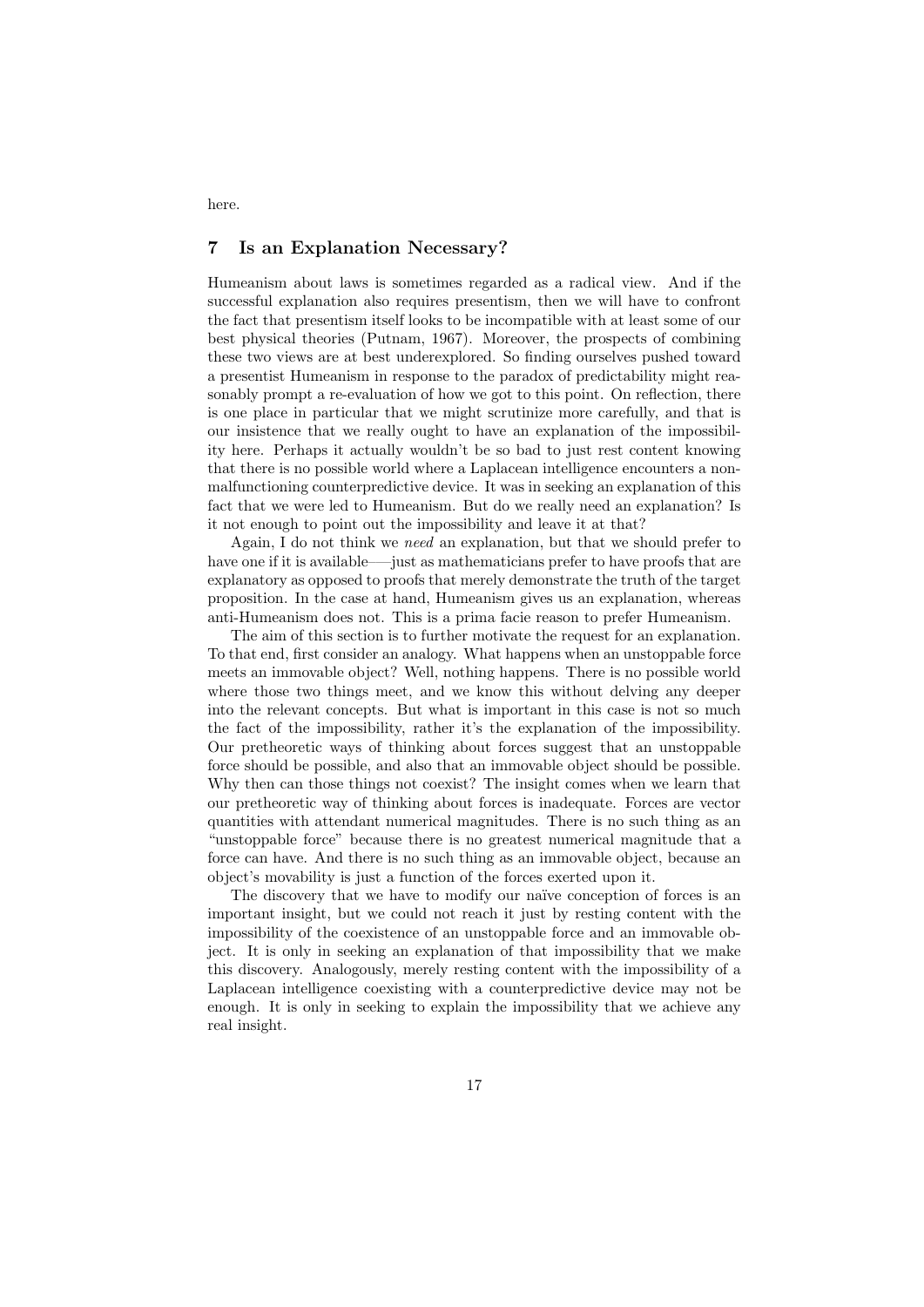Another way to highlight the benefits of an explanation is with a thought experiment. Imagine that Avi is a would-be Laplacean intelligence. She has studied a great deal about the universe and has come up with an educated guess about the total state at some prior time  $t$  as well as the deterministic laws of nature. She has some confidence that this guess is right, but she is not positive. Moreover, she has no intentions of calculating all of the future consequences of that state using the laws.

Avi's colleague Trey works just across the hall. Trey has long been envious of Avi's success: she got tenure before him, has a better publishing record, and consistently gets better teaching evaluations. When Trey now learns of Avi's aspirations, he realizes that he could frustrate them by doing the following: (1) constructing a counterpredictive device, (2) calculating the future consequences of her guess, and (3) feeding the prediction generated thereby, about the action of the counterpredictive device, into the device itself. Suppose he plans to do this, and reveals these plans to Avi. What should happen to Avi's confidence in her guess about the laws and total state?

It seems that it ought to plummet. For if Trey succeeds in constructing a counterpredictive device, and if he calculates all the future consequences of her guess, he will obtain a prediction about the output of the device. If he then feeds that prediction into the device, the prediction is guaranteed to be wrong. And that implies, assuming that Trey calculated correctly, that Avi's initial guess had to be wrong. Moreover, her guess is guaranteed to be wrong regardless of whether Avi modifies it in response to learning about Trey's intentions, and also regardless if how she modifies it.

Suppose Trey does construct the device, and informs Avi of this. Avi should now be even less confident in her guess about the laws and total state. Of course, there is still a chance that Trey will not calculate a prediction on the basis of Avi's guess and feed that prediction into his device, so it is not yet guaranteed that her guess is wrong. Indeed, we might imagine that Trey's envy is now fading (he recently had a run of luck at the journals, and also just received tenure), so he is vacillating about whether he will follow through with his plan. If Avi wants her guess to be right, she then has reason to try to talk Trey out of it. In fact she would have reason to be as nice as possible to him: flatter him, bake him cookies, and so on.

We could extend this thought experiment further, perhaps imagining Avi publishing her guess in a journal, which then receives a multitude of "falsification" reports from people looking to get a quick publication.<sup>23</sup> But the point should already be clear. From the perspective of an anti-Humean, this situation is tremendously bizarre. From such a perspective, Avi's guess concerns matters of fact that have already obtained. It should then strike us as puzzling in the extreme that her guess cannot be correct, and that this is so regardless of how she modifies it. It should also be puzzling how Trey's intentions with the counterpredictive device have any evidential relation to her guess about the total

 $23$ Given the amount of calculation involved, it wouldn't actually be that quick. Rather, it would be the most laborious publication, in terms of total work required, in the history of humankind.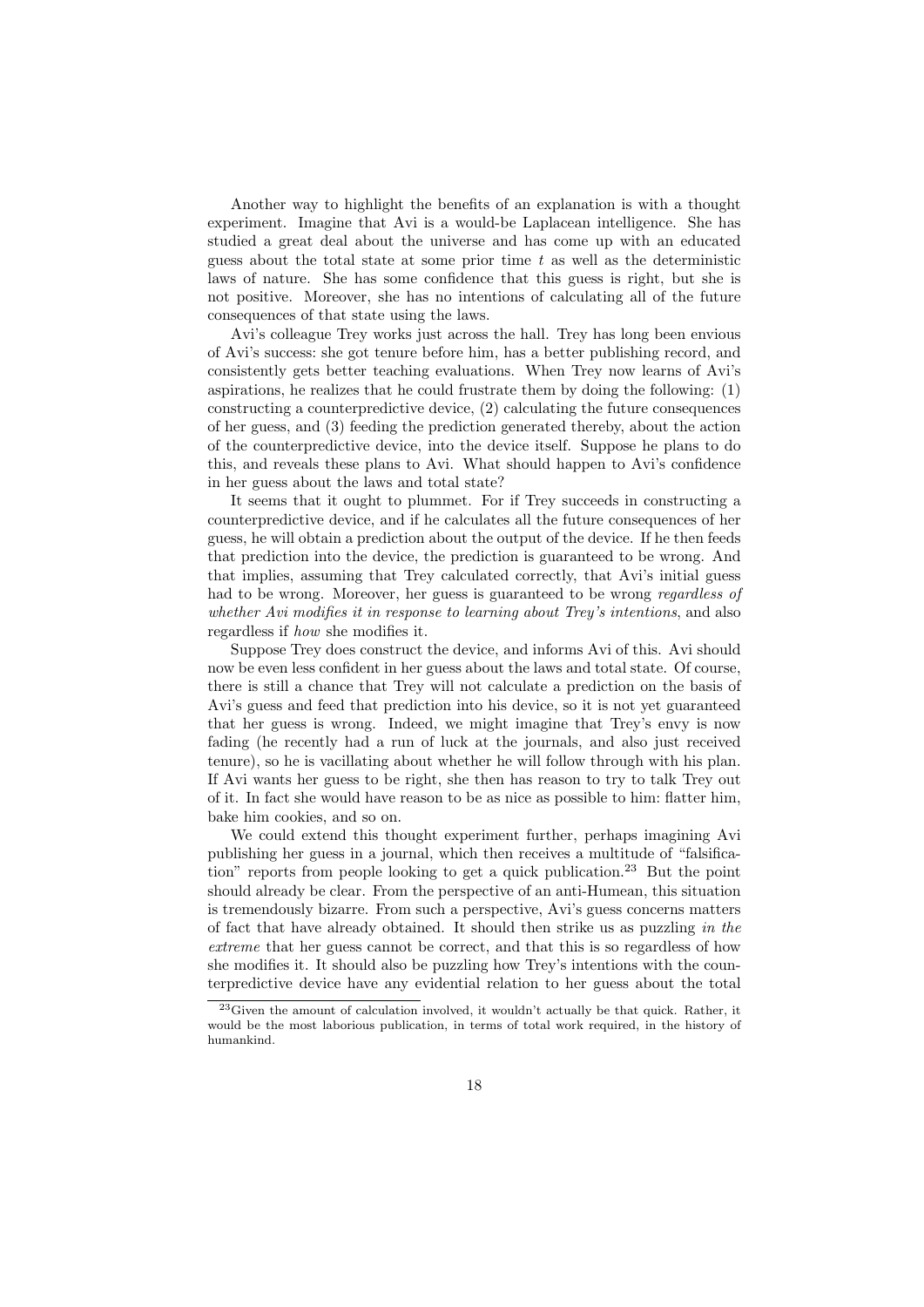state and the laws, for Trey's intentions are not in any obvious way about the total state or the laws. The only connection is that if he succeeds, Avi's guess is logically guaranteed to be wrong.

This puzzlingness motivates the search for an explanation. It hardly seems sufficient here to rest content with knowledge of the logical impossibility that Avi guesses correctly and Trey feeds a prediction extracted from that guess into a functioning counterpredictive device. If you do not agree, try putting yourself into the position of Avi, and ask yourself: "Why can't I guess right?" It's as if your guess is somehow affecting the things that you are guessing about, but from the anti-Humean perspective there is no way your guess could affect such things.

By contrast, there is nothing mysterious here from the point of view of Humeanism. Avi cannot guess right about the laws and total state because her guess helps to determine part of what is being guessed about, namely the laws of nature.

# 8 How Humean Must We Be?

If the Humean resolution of the paradox is correct, there is still a question of exactly how Humean we must be about the laws. There are two ways we might be less-than-fully Humean that are worth considering here: first, we might try being Humean about the global laws while being anti-Humean about the local ones, and second, we might try being Humean about some global laws while being anti-Humean about others.

The distinction between global laws and local laws is due to Ismael (2016, pp. 178-179). The global laws of temporal evolution, or GLOEs, link the present state of the entire universe with its future states. The local laws, on the other hand, govern how the matter in a localized region of spacetime interacts with its environment. I say "govern" here because Ismael's suggestion is that while we might be Humean about the GLOEs, we could still maintain some form of anti-Humeanism about the local laws. The idea is that the on-the-ground facts at a particular time would include the anti-Humean local laws but not the Humean GLOEs, which are a function of the total history of the universe. The local laws and initial conditions, Ismael observes, do not themselves entail the GLOEs without the addition of a totality fact. So even if we imagine an embedded intelligence that knows the total state and the local laws at some instant, it would not know the totality fact required to entail the future behavior of a counterpredictive device. Of course, if it knew the GLOEs, then it would know enough to entail the behavior of the device, but since the GLOEs are Humean and therefore depend on a totality fact that the intelligence cannot know, it cannot know the GLOEs either.

The problem here is that, as before, even if the intelligence cannot know the requisite totality fact, it may still guess it correctly. And if it guesses correctly about the total state, and if it also knows all the local laws governing how matter in localized regions of spacetime evolves and interacts with matter in nearby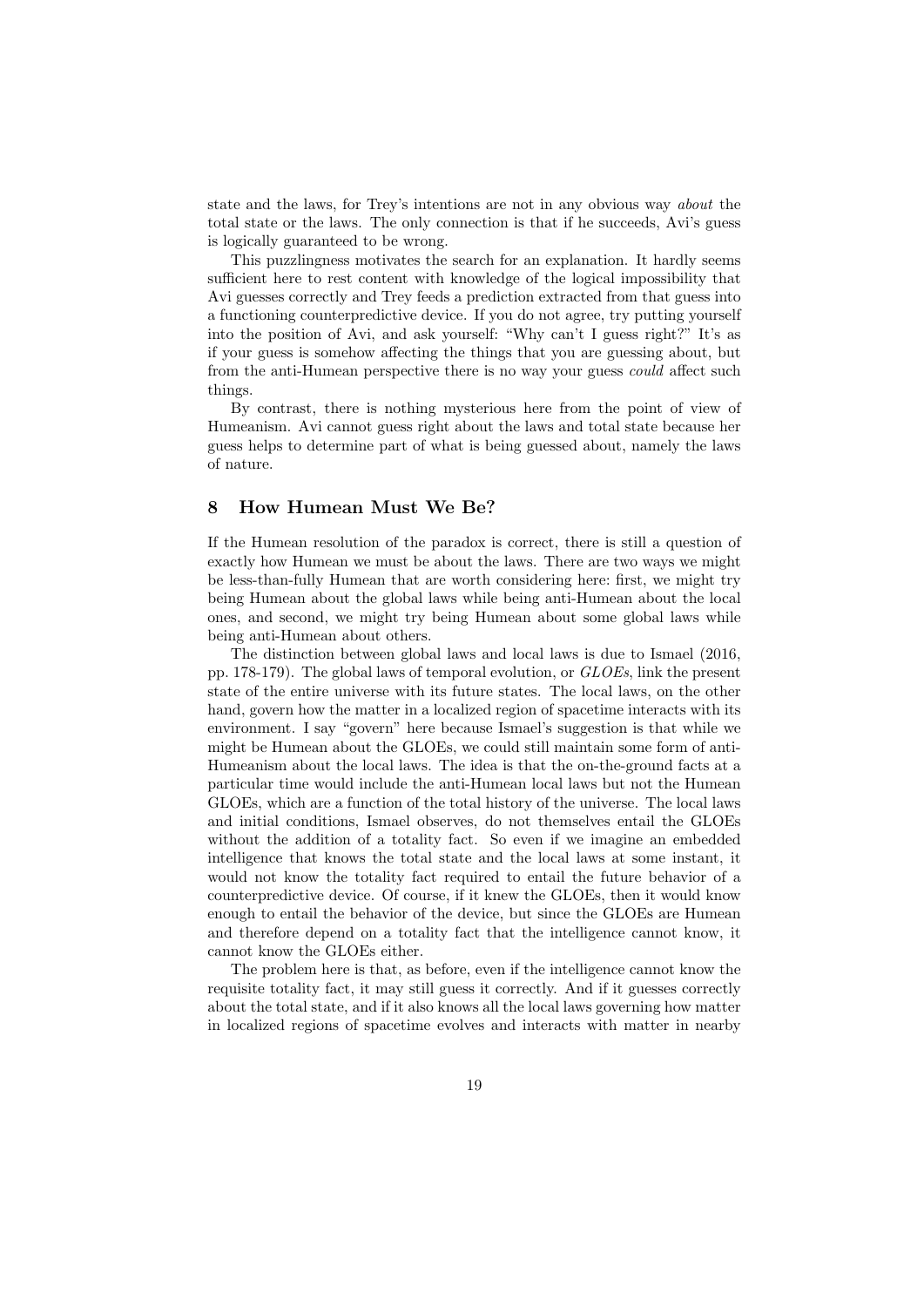regions, then it possesses enough information—whether it knows it or not—to entail the behavior of a counterpredictive device in its future. Put differently, if we allow that the intelligence can know the local laws, then it might guess the total state correctly, in which case it effectively has all of the information contained in the GLOEs, even though it does not know that it does. With that information in hand, it should be able to accurately predict the behavior of a future counterpredictive device, and the paradox re-arises.

So it does not seem to me that we can be Humean about the global laws while being anti-Humean about the local laws. Such a position allows too many facts to be set in stone at the time that the intelligence goes to make its prediction to prevent the paradox from arising.

Suppose instead that we maintain Humeanism about some of the global laws, and anti-Humeanism about others. More specifically, imagine a view like Maudlin's, where some of the laws of temporal evolution are fundamental elements of the universe driving it toward the future. However, not all of the laws are like that. Rather, some of the laws of temporal evolution are Humean: they are determined by how the entire history of the universe plays out. The anti-Humean laws, here, constrain that history, but they do not fully determine it by themselves.

This "mixed" view could avoid the paradox of predictability. As long as the anti-Humean laws do not fully determine the output of the counterpredictive device, an embedded intelligence in the past of that device would be guaranteed to be wrong about the extra Humean laws that are needed to entail the output of the device, for the same reasons as we saw above.

This view is somewhat reminiscent of Cartwright's (1980) position, where she suggests that there might not be "superlaws" in God's book of laws that cover every situation that ever arises. If we think of these superlaws as Maudlinstyle laws of temporal evolution, and we stipulate that the remaining situations not covered in God's book are instead covered by Humean laws, then we have essentially the view described here.

Admittedly, this is a rather odd and disjointed view. Aside from the fact that it avoids the paradox of predictability and preserves some anti-Humean necessary connections, it is hard to see what motivation there could be for conjoining anti-Humeanism about some laws with Humeanism about others. Perhaps, however, there is some motivation for this position that I am not seeing. At any rate, the upshot is that avoiding the paradox requires only a partial commitment to Humeanism. We then have to rely on considerations of parsimony and theoretical elegance to take us the rest of the way: once you are committed to the existence of some Humean laws, it is far more elegant to allow that all laws are Humean than to steadfastly cling to some anti-Humean laws as well.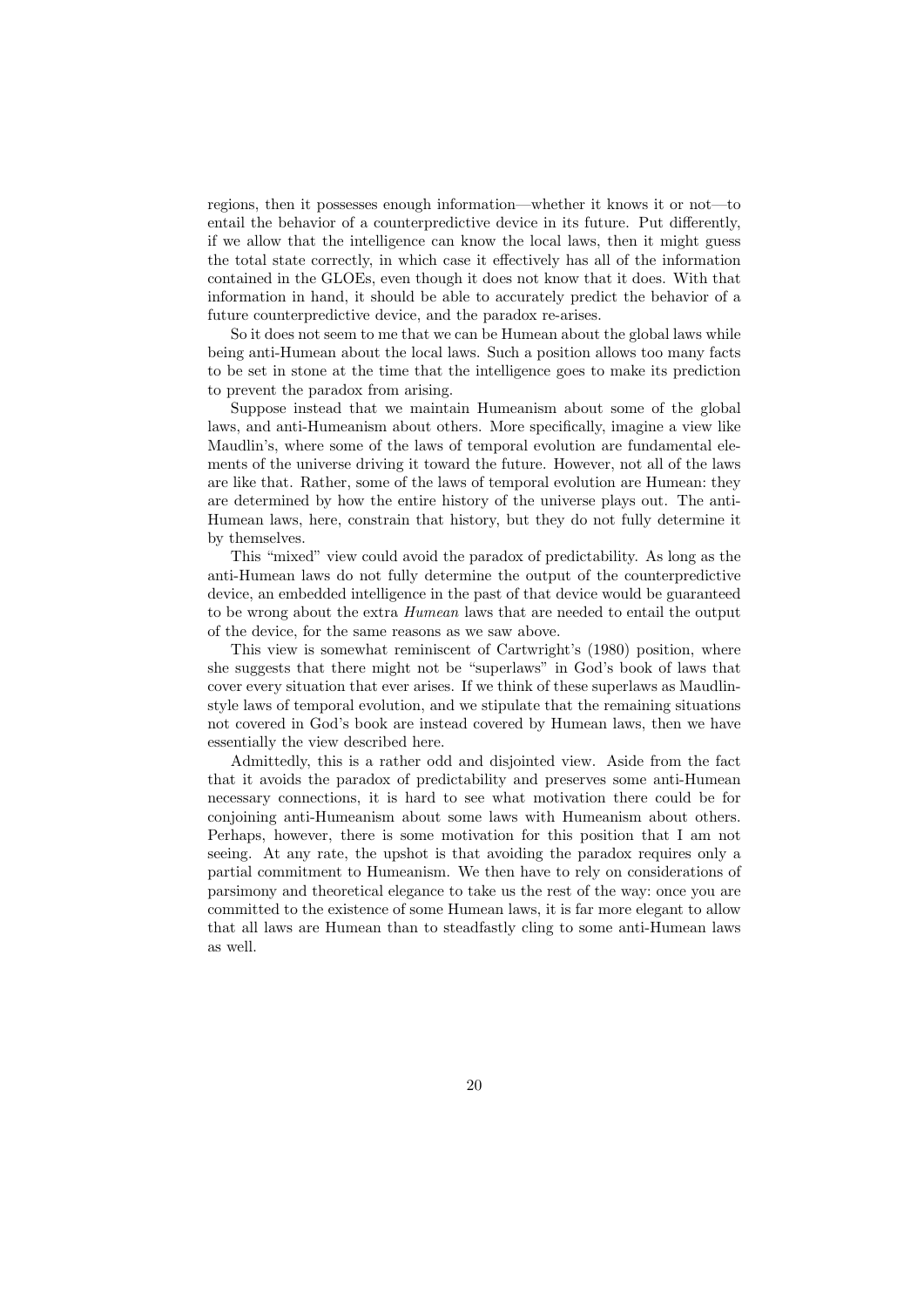# 9 Conclusion

Philosophers who have worked on the paradox of predictability have typically assumed that what is needed is an explanation for why an embedded agent lacks a reliable method for figuring out the total state and laws of nature. This is a reasonable assumption, but I have argued that it is false: the paradox persists even if we allow that the intelligence merely guesses the requisite information. In hindsight, this should perhaps not be too surprising, for if the paradox hinged on the knowledge possessed by the intelligence, then the appropriate analysis of "S knows that P" would become relevant, as indeed would arguments for external world skepticism and the like. But it seems clear that such arguments are not relevant. The paradox arises for the Cartesian skeptic just as well as it arises for common-sense Moorean. Arguments about the nature of knowledge are red herrings here.

Once we recognize that the paradox does not hinge on the strength of the intelligence's justification for their beliefs, it becomes clear that if an explanation is to be had here, it must be more flexible, able to explain even the impossibility of guessing correctly. Humeanism about laws of nature is the natural remedy. If we should prefer to have an explanation here, then we should prefer Humeanism.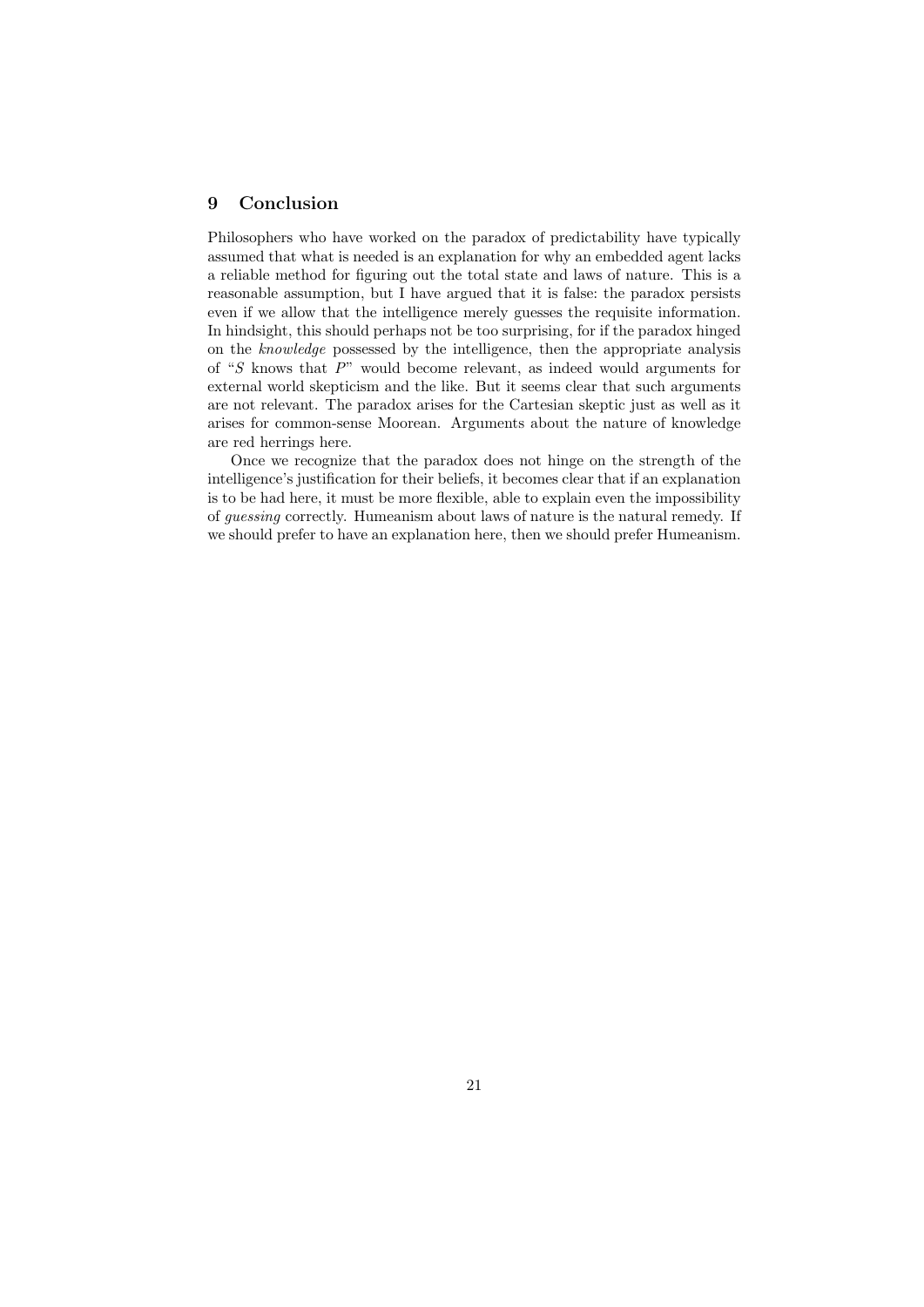## References

- [1] Armstrong, David. (1983) What is a Law of Nature? Cambridge: Cambridge University Press.
- [2] Beebee, Helen. (2000) "The Non-Governing Conception of Laws of Nature." Philosophy and Phenomenological Research. 61: 571-594.
- [3] Beebee, Helen and Alfred Mele. (2002) "Humean Compatibilism." Mind. 111: 201-223.
- [4] Bird, Alexander. (2007) Nature's Metaphysics. New York: Oxford University Press.
- [5] Bishop, Robert C. (2003) "On Separating Predictability and Determinism." Erkenntnis. 58: 169-188.
- [6] Boyd, Richard. (1972) "Determinism, Laws, and Predictability in Principle." Philosophy of Science. 39: 431-450.
- [7] Callender, Craig. (2017) What Makes Time Special? New York: Oxford University Press.
- [8] Carroll, John. (1994) Laws of Nature. New York: Cambridge University Press.
- [9] Cartwright, Nancy. (1980) "Do the Laws of Physics State the Facts?" Pacific Philosophical Quarterly. 61: 75-84.
- [10] Cohen, Jonathan and Craig Callender. (2009) "A Better Best System Account of Lawhood." Philosophical Studies. 145: 1-34.
- [11] Demarest, Heather. (2017) "Powerful Properties, Powerless Laws." In Jacobs, Jonathan (Ed.), Putting Powers to Work: Causal Powers in Contemporary Metaphysics. Oxford: Oxford University Press.
- [12] Dorst, Chris. (2018) "Towards a Best Predictive System Account of Laws of Nature." British Journal for the Philosophy of Science. 70: 877-900.
- [13] Dretske, Fred. (1977) "Laws of Nature." Philosophy of Science. 44: 248-268.
- [14] Ellis, Brian. (2001) Scientific Essentialism. Cambridge, UK: Cambridge University Press.
- [15] Garrett, Brian and Jeremiah Joven Joaquin. (2021) "Ismael on the Paradox of Predictability." Philosophia. https://doi.org/10.1007/s11406-021-00381 z.
- [16] Geroch, Robert. (1977) "Prediction in General Relativity." In Earman, J., Glymour, C., and Stachel, J. (eds.) Foundations of Space-Time Theories, Vol. 8, pp. 81-93. Minneapolis: University of Minnesota Press.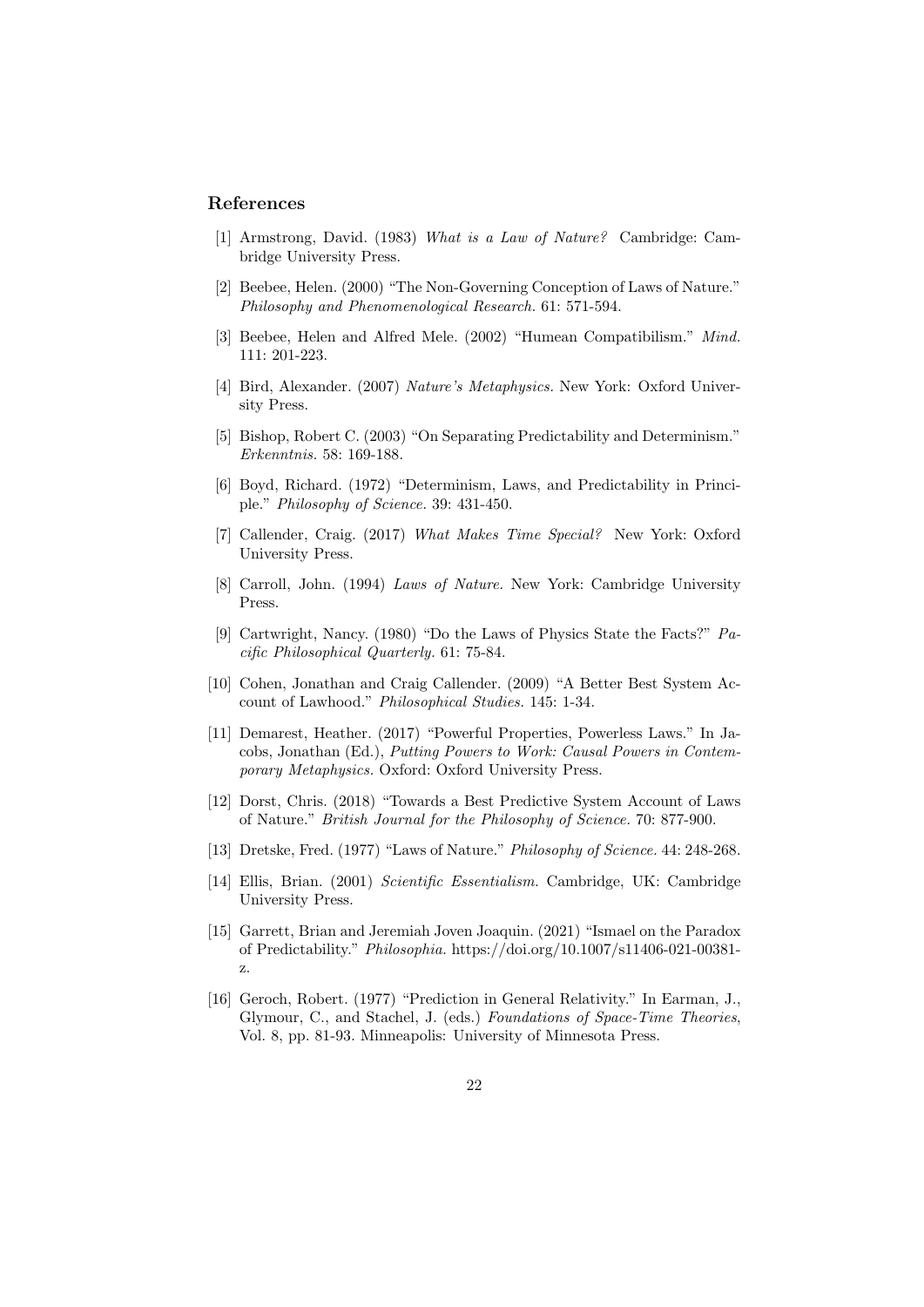- [17] Gijsbers, Victor. (2021) "The Paradox of Predictability." Erkenntnis. https://doi.org/10.1007/s10670-020-00369-3.
- [18] Hall, Ned. (ms) "Humean Reductionism about Laws of Nature." https://philpapers.org/archive/HALHRA.pdf
- [19] Hicks, Michael. (2018) "Dynamic Humeanism." British Journal for the Philosophy of Science. 69: 987-1007.
- [20] Ismael, Jenann. (2016) How Physics Makes Us Free. New York: Oxford University Press.
- [21] Ismael, Jenann. (2019) "Determinism, Counterpredictive Devices, and the Impossibility of Laplacean Intelligences." The Monist. 102: 478-498.
- [22] Jaag, Siegfried and Christian Loew. (forthcoming) "Making Best Systems Best for Us." Synthese.
- [23] Landsberg, P. T. and D. A. Evans. (1970) "Free Will in a Mechanistic Universe?" The British Journal for the Philosophy of Science. 21: 343-358.
- [24] Lange, Marc. (2016) Because without Cause: Non-causal Explanations in Science and Mathematics. New York: Oxford University Press.
- [25] Lewis, David. (1973) Counterfactuals. Malden: Blackwell.
- [26] Lewis, David. (1986) Philosophical Papers, Volume II. New York: Oxford University Press.
- [27] Lewis, David. (1994) "Humean Supervenience Debugged." Mind. 103: 474- 90.
- [28] Loewer, Barry. (1996) "Humean Supervenience." Philosophical Topics. 24: 101-127.
- [29] Loewer, Barry. (2007) "Laws and Natural Properties." Philosophical Topics. 35: 313-328.
- [30] Loewer, Barry. (2020) "The Package Deal Account of Laws and Properties." Synthese. https://doi.org/10.1007/s11229-020-02765-2
- [31] Mackay, D. M. (1960) "On the Logical Indeterminacy of a Free Choice." Mind. 69: 31-40.
- [32] Malament, David. (1996) "In Defense of Dogma: Why There Cannot be a Relativistic Quantum Mechanics of (Localizable) Particles." In Rob Clifton (ed.), Perspectives on Quantum Reality. Dordrecht: Springer.
- [33] Manchak, John. (2008) "Is Prediction Possible in General Relativity?" Foundations of Physics. 38: 317-21.